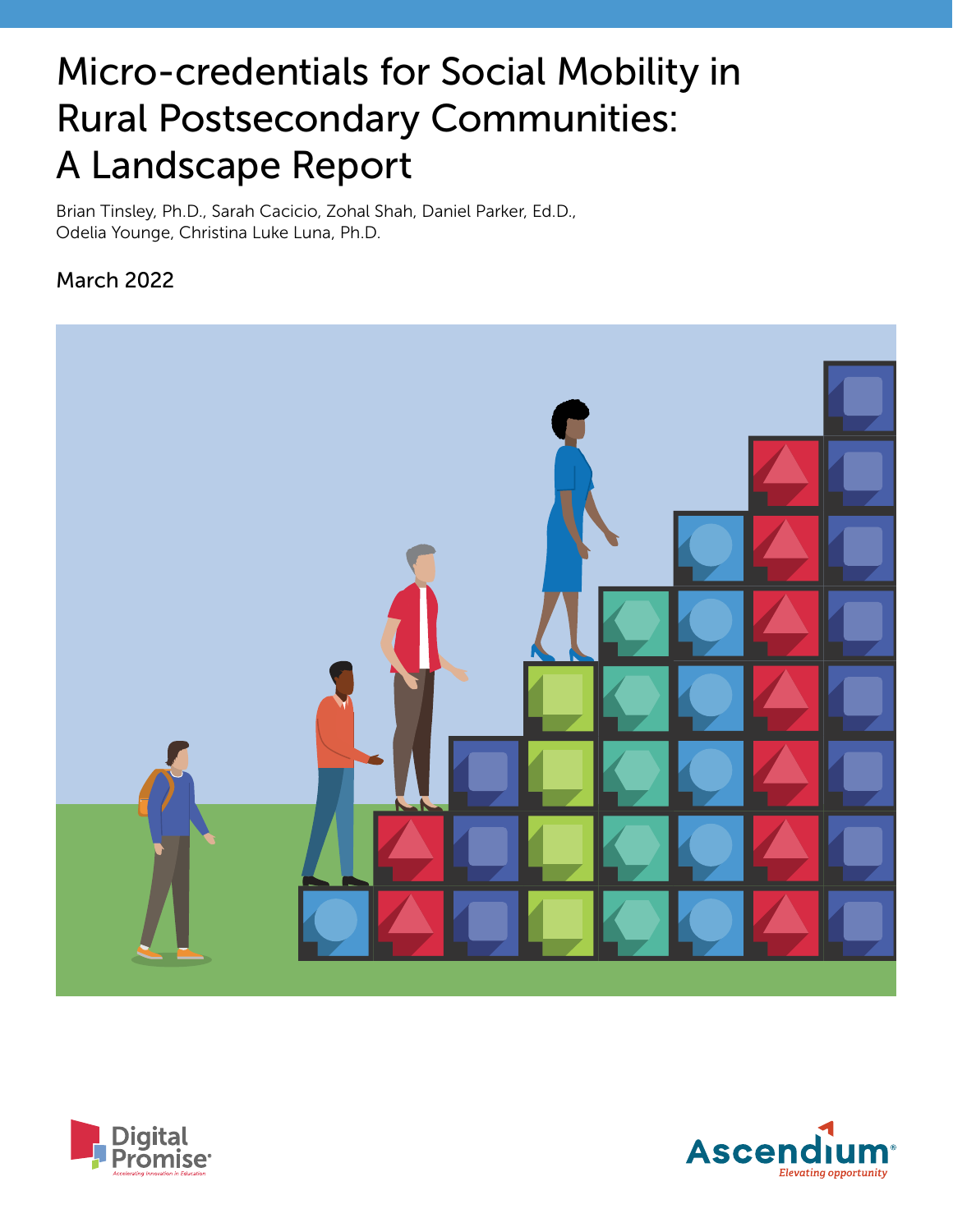# Table of Contents

| Savannah Technical College/Technical College System of Georgia 19          |  |  |  |  |  |
|----------------------------------------------------------------------------|--|--|--|--|--|
| Tennessee State University's Center of Excellence for Learning Sciences 23 |  |  |  |  |  |
|                                                                            |  |  |  |  |  |
|                                                                            |  |  |  |  |  |
|                                                                            |  |  |  |  |  |
|                                                                            |  |  |  |  |  |
|                                                                            |  |  |  |  |  |

# [Suggested Citation](https://doi.org/10.51388/20.500.12265/151)

Tinsley, B., Cacicio, S., Shah, Z., Parker, D., Younge, O. & Luke Luna C. (2022, March). *Micro-credentials for social mobility in rural postsecondary communities: A landscape report*. Digital Promise. https://doi.org/10.51388/20.500.12265/151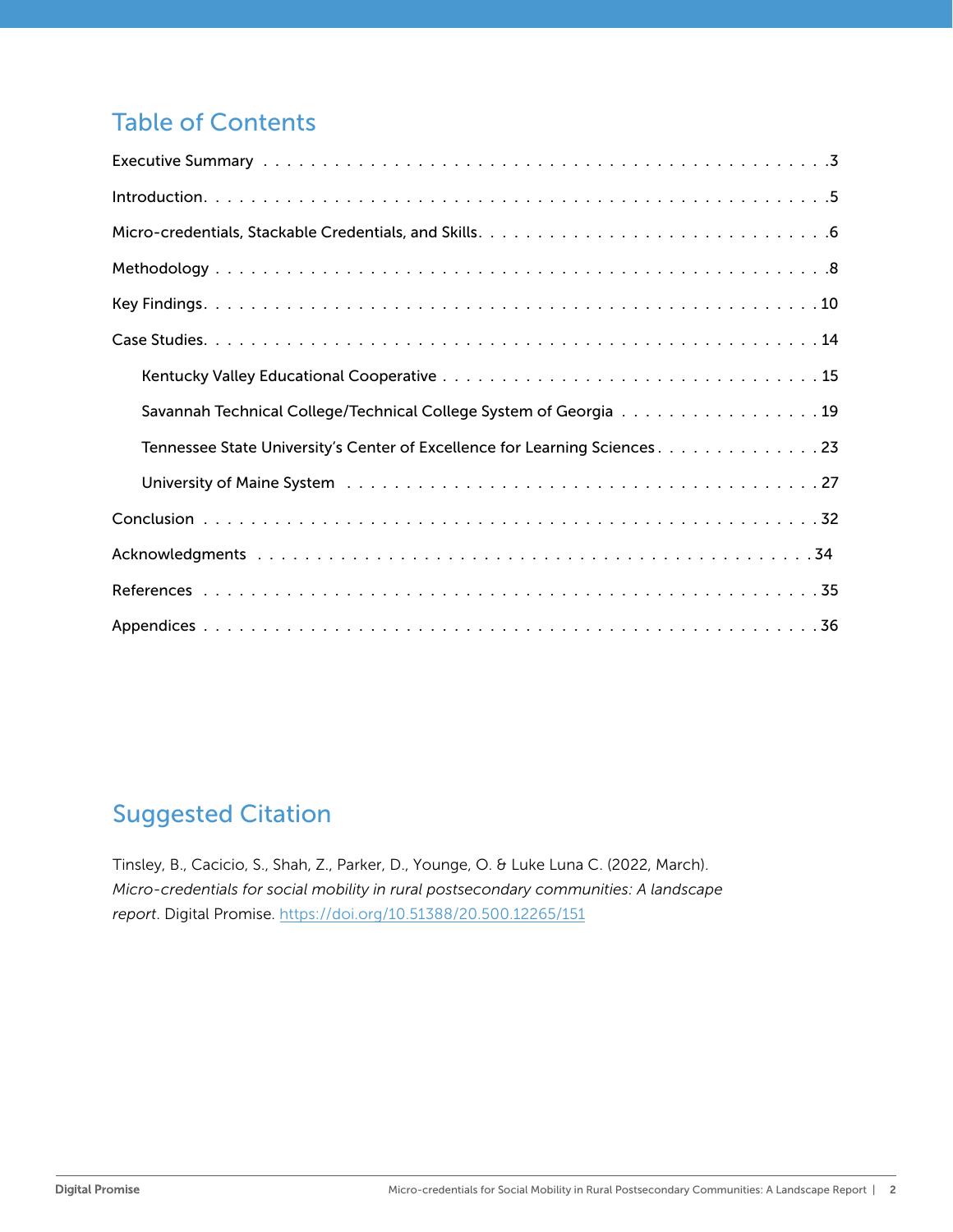# <span id="page-2-0"></span>Executive Summary

In a rapidly changing economy, micro-credentialing has emerged as a time-saving and cost-effective method to help learners get recognition for their skills.

Micro-credentials are digital certifications that verify an individual's competence with a skill or set of skills. They can be earned asynchronously and stacked together to demonstrate readiness for in-demand jobs.

Today, postsecondary providers are working to revitalize regions that have been deeply affected by recession, geographic isolation, limited industry, and systemic biases. The pandemic has intensified the need to leverage digital tools, such as micro-credentials, to promote local economic growth.

This report explores the impact of earning micro-credentials on the *social mobility* of rural learners, prioritizing those impacted by poverty, particularly Black, Latina/Latino, and Indigenous populations, as well as women.

We selected four innovative postsecondary institutions that are using micro-credentials to create real-time career pathways for rural learners. These include: [Kentucky Valley Education Cooperative](https://www.kentuckyvalley.org/), Savannah [Technical College](https://www.savannahtech.edu/)/[Technical College System of Georgia,](https://www.tcsg.edu/) [Tennessee State University's Center of Excellence for](https://www.tnstate.edu/learningsciences/)  [Learning Sciences](https://www.tnstate.edu/learningsciences/) and the [University of Maine System](https://www.maine.edu/student-success/micro-credentials/). Preliminary research indicates that micro-credentials can—and in some cases, do—lead to job promotions, higher wages, and an increase in self-confidence for rural learners.

#### Key Findings

We identified five key themes across all four rural micro-credentialing initiatives.

#### **Partnerships**

All initiatives emphasize a need for developing regional, sustainable partnerships across sectors and increasing efforts to engage communities of color. Successful initiatives included universities, adult education, including prison education and reentry programs, and employers. In Tennessee, several organizations and networks are working to promote online learning and micro-credentialing for early childhood education professionals across the state.

### Employer Recognition

Program administrators and learners want to ensure that prospective employers recognize and value skills demonstrated through micro-credentials. For instance, after completing an 8-week program in Georgia, micro-credential earners were hired at 19 years of age given the confidence in the quality content of the programming.

### Program Sustainability

As the three university-based pilots are in the process of scaling up into more robust statewide programs, efforts to maintain programming were thought to depend on a number of factors, including a desire for more robust data collection methods and data interoperability across multiple institutions. Administrators recognized the need to improve messaging to potential learners, employers, and funders about the value of micro-credentials.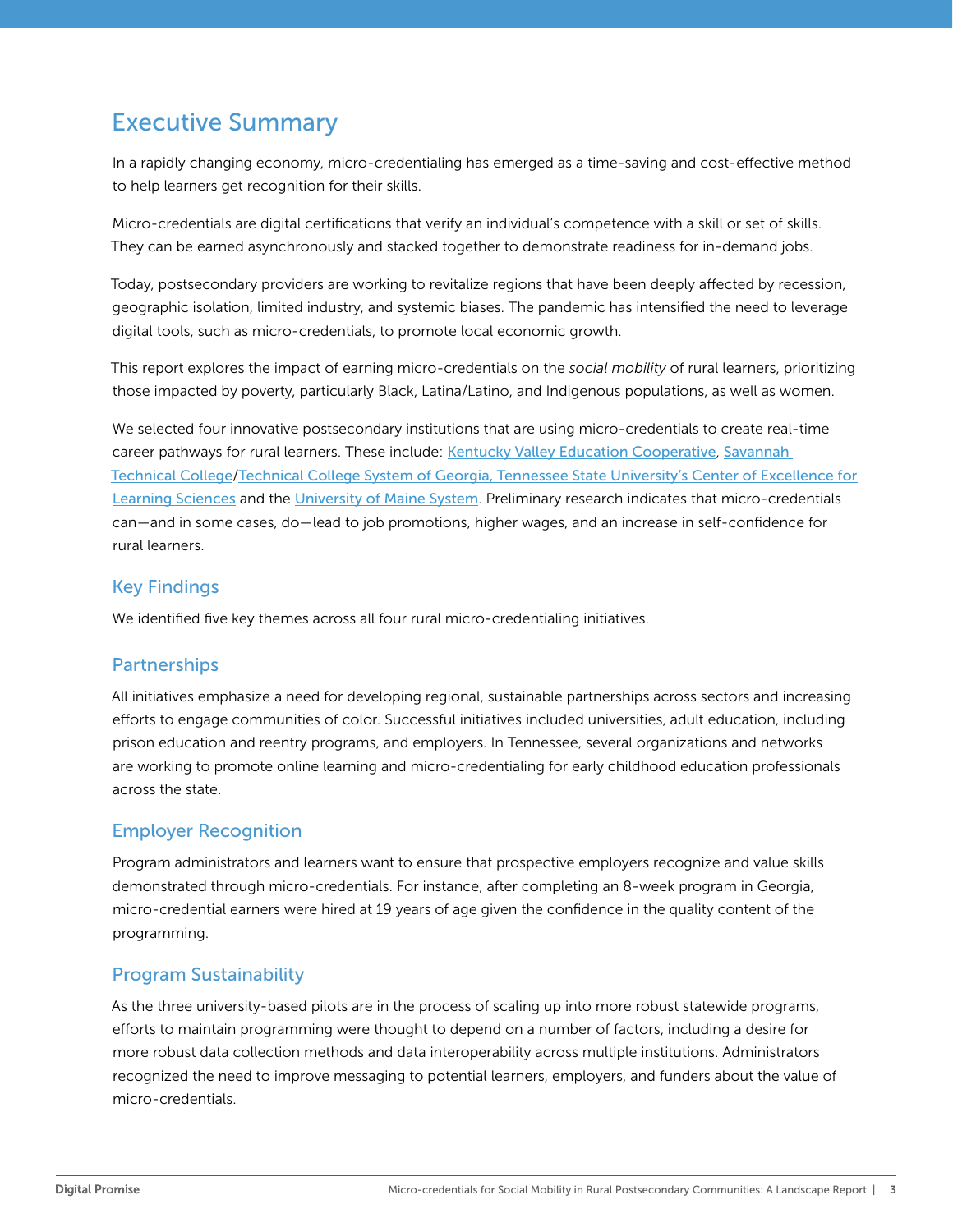### Program Appeal

Across all initiatives, program appeal was influenced by affiliations with the respective educational institutions. Affordability and program flexibility were also imperative to learners. Perceived use and value of micro-credentials were the most important reasons for motivation for program developers and earners. In Kentucky, some teachers earning micro-credentials were able to increase their rank and wages.

### Potential for Learning/Higher Education Attainment

An ability to earn new skills, obtain credit for prior knowledge, and access to varied content were significant factors of the perceived value of micro-credentials among rural learners. Earners perceive micro-credentials to be beneficial to include on resumes given that they may set them apart from other candidates. In Maine, earners sought to ensure that micro-credentials were readily transferable to college credit, including women in state correctional facilities.

#### **Conclusions**

Most postsecondary programs offering microcredentials are still in pilot phases. In order to determine whether micro-credentials can promote social mobility for rural learners, particularly poverty-impacted Black, Indigenous, and People of Color (BIPOC) learners, institutions need to plan for long-term impact and evaluation.

#### Quantitative Data Collection

Initiatives recognized the need to collect and monitor data related to student demographics, educational attainment outcomes, and wages. Collecting effective data can help to ensure that data systems across organizations are interoperable and that there is funding provided to support personnel that can be responsible for collecting and analyzing information.

#### *"I think that micro-credentials are a great way to allow people to have the opportunity to achieve things that maybe otherwise they couldn't. I go back to the whole concept of making it micro, making it smaller, condensing the information so that you experience success quicker versus having a string of courses and months before you can see any gratification that comes from being able to successfully complete it. I think that part of it is great and new. I know for me and traditional classroom settings, when you talk about a semester, that's a long time. But if I can meet small goals and feel accomplished, then that might give me what I need to go on and not quit, and see that it's attainable."*

*– Yolando Ingram (Learner) ClearPath ECE, Tennessee State University Genesis Family Child Care, Owner/Operator*

#### Increasing Communications

Program administrators recognized a need to

improve messaging and increase communications about their work, the value of micro-credentials, and ways for prospective earners and employers to get involved. Specifically, earners expressed a desire for certainty regarding the transferability of micro-credentials toward degree earning programs.

Further research is needed to better understand the long-term impact on social mobility for microcredential earners, particularly for BIPOC. Such efforts may be observed by focusing on efforts across the rural south, specifically looking at the efforts of Historically Black Colleges and Universities (HBCUs), Hispanic Service Institutions (HSIs), as well as Tribal Colleges and Universities (TCUs).

Funding for this project is generously provided by [Ascendium Education Group](https://www.ascendiumphilanthropy.org/). Reach out to the Digital Promise Adult Learning Team to learn more at [adulted@digitalpromise.org](mailto:adulted@digitalpromise.org).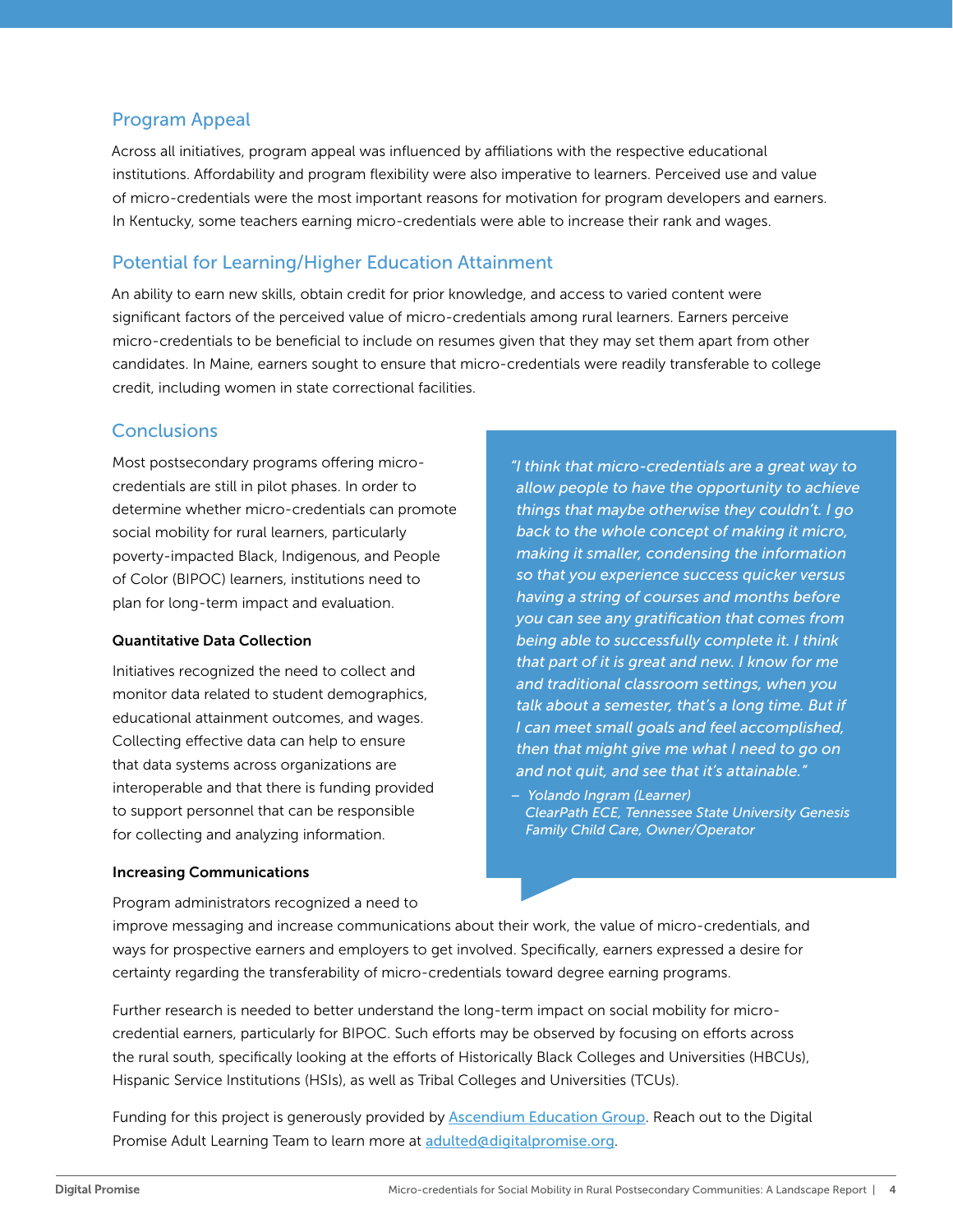# <span id="page-4-0"></span>Introduction

Efforts to significantly expand rural talent pipelines have intensified amid the ongoing COVID-19 pandemic, leading to partnerships across sectors toward *[inclusive economic recovery](https://www.nationalskillscoalition.org/news/blog/skills-for-an-inclusive-economic-recovery-a-call-for-action-equity-and-accountability)* [1](#page-34-0) . Prior to the pandemic, research identified several factors contributing to low educational attainment and social mobility for rural residents, including systemic barriers, economic recession, geographic isolation, and limited career prospects<sup>2</sup>. However, [pervasive narratives](https://www.americanprogress.org/issues/economy/reports/2019/07/17/471877/redefining-rural-america/) about rural America frequently leave out the experiences of Black, Indigenous, and People of color (BIPOC) despite economic disadvantages remaining more acute in their rural communities than their white and urban counterparts. The pandemic has exposed and widened existing inequities in rural America. It has also made clear the need for policymakers and practitioners to acknowledge the diverse nature of rural communities and design solutions that lead to successful outcomes for poverty-impacted BIPOC in rural communities<sup>[3](#page-34-0)</sup>.

In the past decade, micro-credentialing has emerged as a time-saving and cost-effective method to prepare workers in an ever-changing job market. The potential value of micro-credentials beckons the exploration of their development as a new learning and assessment approach, as well as how they may factor into economic recovery. Could micro-credentials be part of the design solution that leads to greater economic outcomes for poverty-impacted rural communities, particularly BIPOC?

In 2021, Digital Promise conducted a landscape study to explore the impact of earning micro-credentials on the social mobility of learners, defined as an individual's ability to change their position within a social system<sup>4</sup>. In line with our focus, we connected with key stakeholders in the rural postsecondary and education community across North America, including administrators, educators, policymakers, and most importantly, adult learners, to understand the extent to which micro-credentials may lead to credential attainment, workforce entry and/ or promotions, and/or economic improvements such as salary increase, prioritizing outcomes for povertyimpacted BIPOC.

From expanding access to digital jobs in [software development](https://www.codefiworks.com/codelabs/) in the Mississippi Delta region to micro-courses for educators in [Indiana](https://www.indwes.edu/adult-graduate/admissions/landing-pages/otl-scholarships/micro-credentials), there proved to be several promising programs across rural areas in the United States. Taking into consideration criteria such as geographic, demographic, and industry diversity in a region, we ultimately partnered with four of today's most innovative postsecondary institutions who are working to integrate micro-credentials in various capacities in their efforts to create real-time pathways to social mobility for adult learners in rural communities. These communities include: [Kentucky Valley Education Cooperative](https://www.kentuckyvalley.org/), [Savannah](https://www.savannahtech.edu/)  [Technical College/](https://www.savannahtech.edu/)[Technical College System of Georgia](https://www.tcsg.edu/), [Tennessee State University's Center of Excellence for](https://www.tnstate.edu/learningsciences/)  [Learning Sciences](https://www.tnstate.edu/learningsciences/), and the [University of Maine System](https://www.maine.edu/student-success/micro-credentials/).

This report outlines key findings and features of rural micro-credentialing initiatives that are designed to promote social mobility for learners who are impacted by poverty. All of the programs emphasize the need for strong regional partnerships across educational sectors and deeper efforts to engage communities of color to lead to greater impact. Across the programs, there was particularly strong participation from women in the community. At the outset of this study, we aimed to explore the impact of earning micro-credentials for rural learners' social mobility. We learned that this question cannot be fully answered at this stage in programming given the various stages of micro-credential design, implementation, and use, coupled with the undeniable impact of the ongoing pandemic on the field of education, training providers, institutions, employers, and adult learners. Still, we learned a great deal about how micro-credentials are being used to create accessible, affordable, and innovative training opportunities in rural postsecondary communities. The question remains on whether rural communities, particularly poverty-impacted BIPOC learners, will recognize and experience their value in the long term.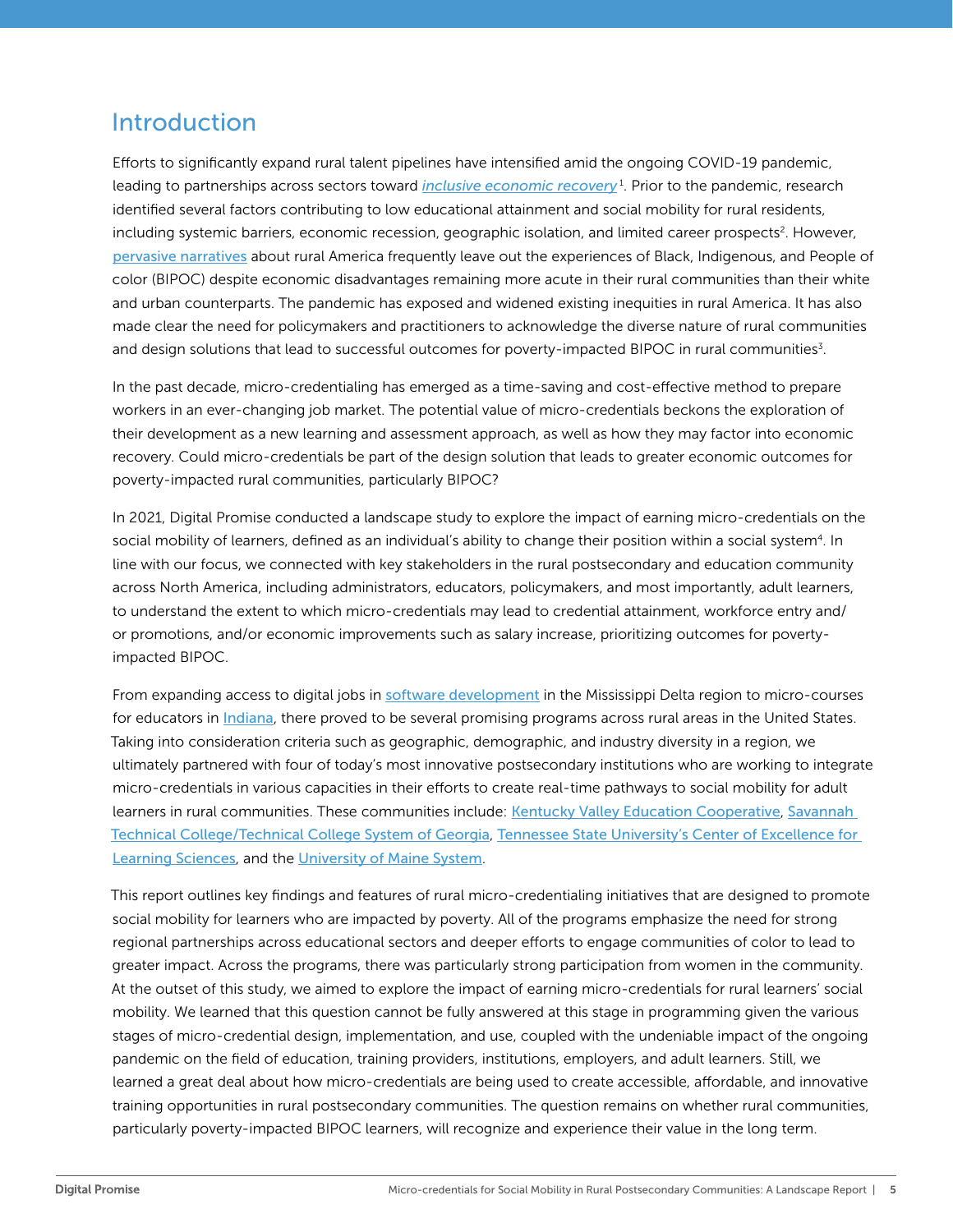# <span id="page-5-0"></span>Micro-credentials, Stackable Credentials, and Skills

According to recent studies, there are approximately [967,734 unique credentials](https://credentialengine.org/wp-content/uploads/2021/02/Counting-Credentials-2021.pdf) in the U.S. in 16 detailed credential categories across four types of credential providers[5](#page-34-0) . The majority of these are non-degree credentials, which include certificates, industry certifications, occupational licenses, as well as badges and micro-credentials (see Table 1). Alternative credentials offer earners the opportunity to develop and document skills while traversing the shifting landscape of social, economic, and technological ecosystems. Varied credentials may make it challenging for both higher educational institutions, employers, and earners to compare and determine the validity and quality of different programs, given that there are no universal standards or systems to help workers, employers, policymakers, and educational institutions to define or measure quality<sup>[6](#page-34-0)</sup>. As alternative, non-degree awarding programs continue to become prevalent in the U.S., with an estimated [27% of the population having earned at least one non-degree credential](https://nces.ed.gov/pubs2017/2017103rev.pdf) in 2016, the ability for employers and earners to discern those of value from others has become increasingly difficult.

| <b>Credential</b>                     | <b>Description</b>                                                                                                                                                                  |
|---------------------------------------|-------------------------------------------------------------------------------------------------------------------------------------------------------------------------------------|
| Degree                                | Awarded by a postsecondary education institution to recognize the successful<br>completion of a program of study.                                                                   |
| Certificate                           | Awarded by a postsecondary education institution indicating satisfactory completion<br>of a non-degree program of study.                                                            |
| Course Completion<br>Certificate      | Awarded by a Massive Online Open Course (MOOC) provider, bootcamp or other<br>program provider, indicating that the holder has completed a specific course or series<br>of courses. |
| Occupational License                  | Awarded by the state licensing board to persons practicing specific vocations and<br>professions.                                                                                   |
| Occupational<br>Certification         | Awarded by an industry or professional association to an individual demonstrating<br>designated knowledge, skills, and abilities in a particular occupation.                        |
| Digital Badges<br>(Micro-credentials) | Awarded by an organization in accordance with the Open Badge specification<br>ensuring verifiability, embedded metadata about skills and achievements, and<br>portability.          |

#### Table 1. Types of Credentials

Adapted from Credential Engine's "Counting U.S. Postsecondary and Secondary Credentials," 2021.<sup>5</sup>

[Micro-credentials](https://ccsso.org/sites/default/files/2020-01/Micro-credentials%20-%20Design%20Principles_FINAL_1.pdf), digital certifications that verify competence of a skill or set of skills, attempt to stand out among the growing number of educational certifications by providing learners with recognition for the skills they have developed across their education and work experiences. In addition, employers and institutions can verify the credibility of micro-credentials issued as digital badges. They can be "stacked" together to provide certifications or endorsements that [signal workforce readiness](https://eddesignlab.org/wp-content/uploads/2020/08/EDL_MicropathwaysExplained.pdf) for in-demand job pathways. Additionally, they have been shown to reduce hiring bias by providing "portable, verified, and secure representation of acquired knowledge, skills, and earned achievement" regardless of background<sup>7</sup>. Research suggests micro-credentials have a positive impact on skills training and economic outcomes.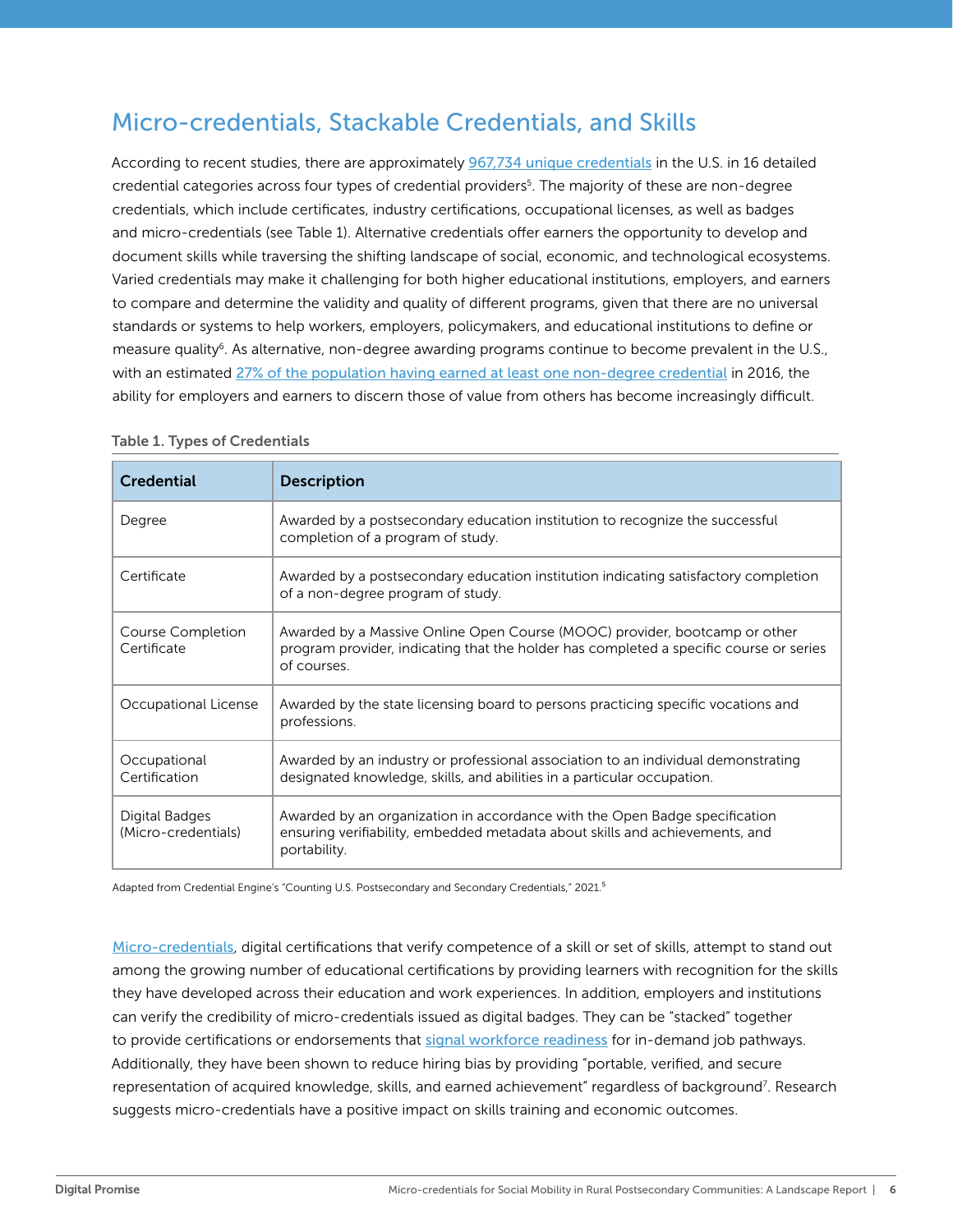<span id="page-6-0"></span>*Micro-credentials for Social Mobility.* Meyer et al[.8](#page-34-0) investigated whether "stacking" (i.e., combining microcredentials that build on top of one another) influenced wage increases. They found that this practice increases employment by four percent and quarterly wages by seven percent. However, they noticed larger increases for people obtaining short-term certificates as their first credential.

*Micro-credentials for Skill Development.* Perna<sup>[9](#page-34-0)</sup> argues that micro-credentials can solve the current skills gap, given that they are specific in range and take less time to acquire than traditional credentials, providing a scalable and cost-effective solution for businesses, as well as individualized, on-demand training for workers. Partnering with universities, businesses can ensure quality content while providing workers with credentials from reputable institutions.

*Micro-credential Use in the Education Sector.* In the education sector, school districts are making use of micro-credentials as part of educator professional development. Luke and Youn[g10](#page-34-0) explored how five school districts integrated micro-credentials into professional development in computational thinking. Their results demonstrate promise for increasing learner confidence, skill set, salary, and professional network. School districts saw the value of embedding micro-credentials into existing professional learning pathways to promote educator agency and expand competency-based learning practices with students.

School districts, cooperatives, and teachers are using micro-credentials as professional development across the U.S., with regions as diverse as Appalachia to Puerto Rico. In eastern Kentucky, Scarborough Carroll<sup>11</sup> found that students taught by teachers who engaged in micro-credentialing as compared to teachers who engaged in other forms of professional learning had significantly higher levels of academic achievement. In Puerto Rico, Lopez and Younge<sup>12</sup> investigated teacher perceptions of earning micro-credentials as professional development. Teachers in Puerto Rico face unique challenges, such as access to technology and financial support for professional development. Lopez and Younge found that teachers generally found value in using micro-credentials for professional development, citing possibilities of salary increases as a large motivator.

A primary objective of this project is to identify existing and emerging instances of micro-credentials in rural industry, education, and training initiatives in order to inform the field about the value and use of micro-credentials as a tool for equitable economic recovery. More precisely, we aim to understand how micro-credentials are being leveraged to reduce systemic biases, signal worker readiness to employers, and promote social mobility in rural communities.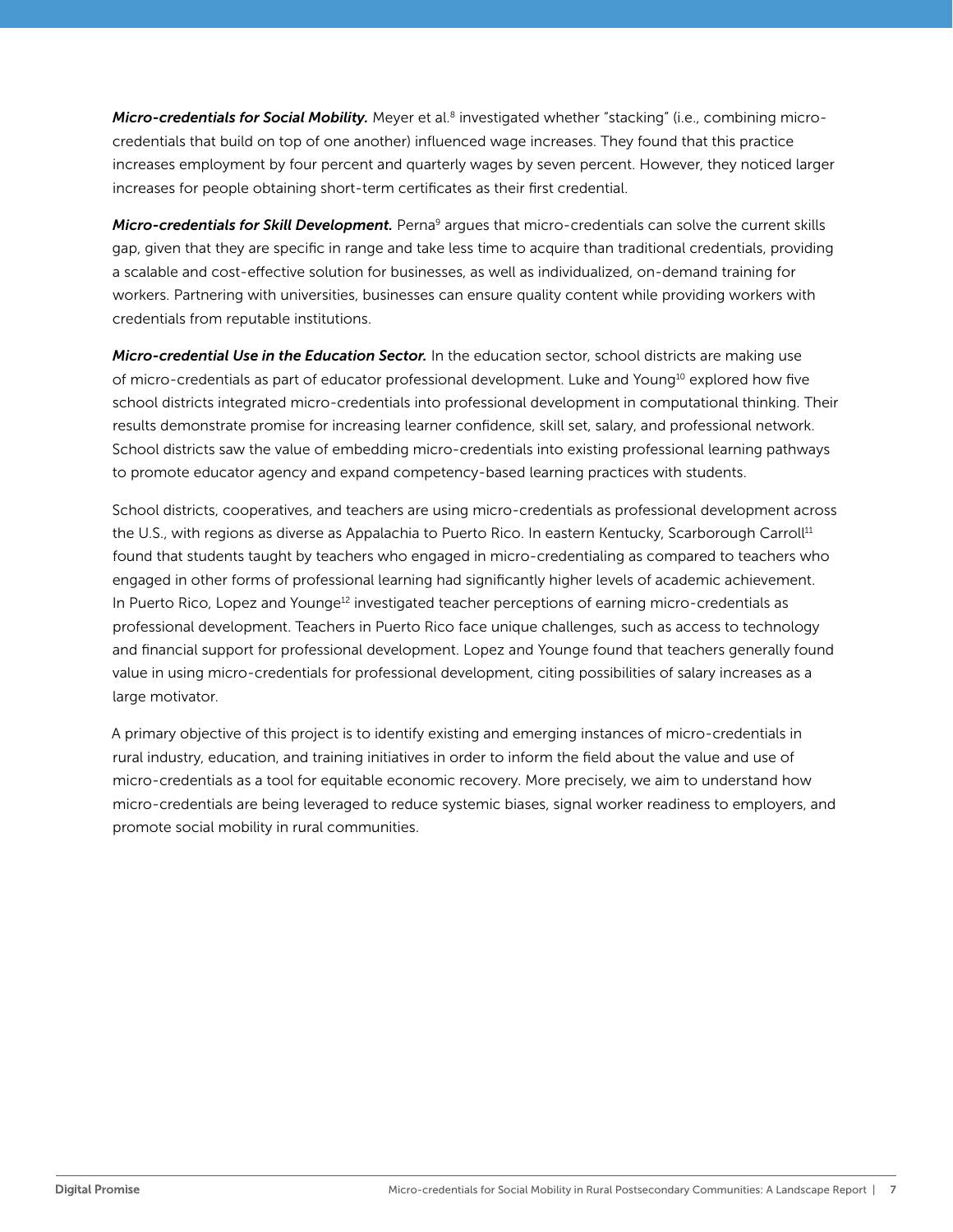# <span id="page-7-0"></span>Methodology

Qualitative and quantitative data were requested from four education and training institutions that are using micro-credentials to create in-demand career pathways in rural communities. Prior to data collection, the community selection process began with outreach to partners in existing networks across Digital Promise adult learning and micro-credential initiatives. In addition, we sent a call for community participation through various blogs, listservs, and newsletters, including the Digital Promise Adult Learning Spotlight. We reached out to potential providers serving rural communities to understand whether and to what extent their community, or any communities they know of, are using micro-credentials with poverty-impacted rural learners and generated a comprehensive list of communities for deeper investigation. Next, we employed *purposeful selection*[13](#page-34-0), a strategy in which communities are selected deliberately in order to provide information that can not be collected by random sampling methods. This strategy was used to ensure that participants represented diverse experiences and perspectives related to micro-credential use in rural communities and to prioritize the inclusion of poverty-impacted people of color in rural communities. For the purpose of this study, dimensions included: demographic and background data, industry, geographic area, stakeholder needs, resource availability, relationship to Digital Promise, and knowledge related to micro-credential design, use, and implementation. One of the communities was selected through *convenience sampling*[14](#page-34-0), given Digital Promise's existing network of partnerships in the field, to address poverty in rural areas. It is important to note that we started our research with five communities, but one of the select institutions was not able to complete the study understandably due to staff capacity and pandemic-related challenges.

Focus groups were conducted with key stakeholders in the micro-credentialing initiative which included micro-credential *developers, earners, assessors, issuers, and recognizers*\* at each of the participating institutions and lasted approximately 45–65 minutes each (see Appendix, Table 5). Additionally, individual interviews with multiple key stakeholders as well as participating learners were conducted. All interviews were approximately 30–45 minutes via Zoom. During individual interviews, we explored the extent to which learners were able to a) increase their income, including job promotion and attain higher degrees of learning, and b) the extent to which employers shift their perceptions and biases on the skillsets of rural learners. This included asking rural learners about how skills attainment and verification through microcredentials impacts their perception and confidence about their abilities and opportunities. Learners were compensated for their time.

All interviews were recorded and transcribed. Each transcript was coded by two researchers to ensure reliability. After coding was completed, thematic analysis of the qualitative data was performed to search for convergent themes, narratives, and contextual relationships. Analytical approaches drew on Maxwell's<sup>14</sup> qualitative analysis methods, including: 1) researcher memos, 2) categorizing strategies using thematic analysis, and 3) connecting strategies through narrative analysis. This methodology enables reliable, yet flexible interpretation of the data which will allow researchers to more openly learn from the insights of those interviewed. We also sought to integrate quantitative data from the regions, such as micro-credential program enrollment, retention, credential attainment, and/or salary outcomes.

<sup>\*</sup> For the purpose of this study, we referred to the terms used by The Council of Chief State School Officers (CCSSO) and Digital Promise, who led a task force to highlight design, assessment, and implementation principles for educator micro-credentials: https://ccsso.org/sites/default/files/2020-01/Micro-credentials%20-[Principles\\_FINAL\\_1.pdf](https://ccsso.org/sites/default/files/2020-01/Micro-credentials%20-%20Design%20Principles_FINAL_1.pdf)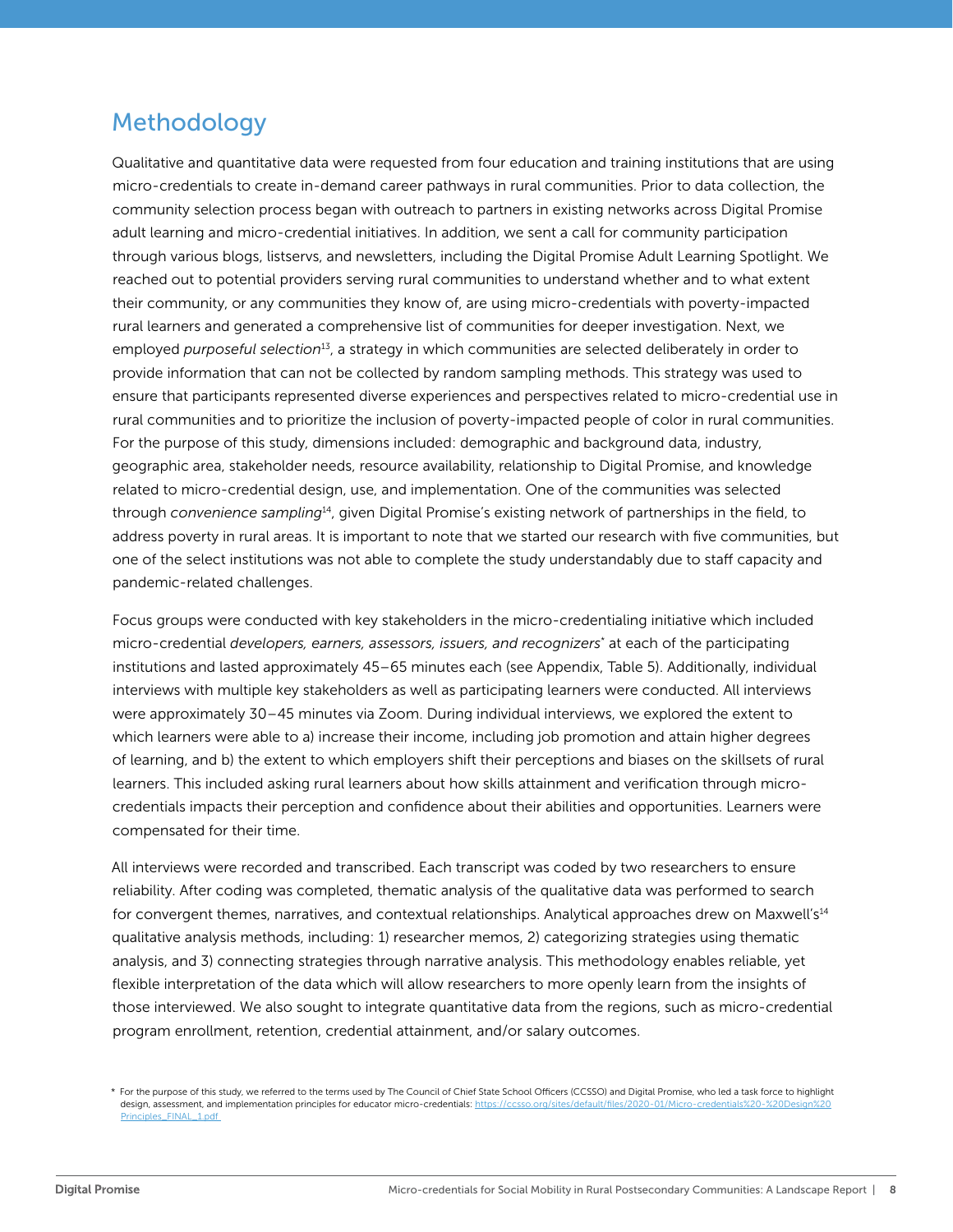# Sample

|                                                 | <b>Kentucky Valley</b><br><b>Education</b><br>Cooperative | <b>Technical College</b><br><b>System of Georgia</b> | <b>Tennessee State</b><br>University -<br><b>ClearPath ECE</b> | University of<br><b>Maine System's All</b><br><b>Learning Counts</b> |
|-------------------------------------------------|-----------------------------------------------------------|------------------------------------------------------|----------------------------------------------------------------|----------------------------------------------------------------------|
| Focus group<br>participants<br>(administrators) |                                                           |                                                      | 4                                                              | 6                                                                    |

#### Table 2. Number of Focus Group Participants

#### Table 3. Number of Individual Interviewees

|                                         | <b>Kentucky Valley</b><br><b>Education</b><br>Cooperative | <b>Technical College</b><br><b>System of Georgia</b> | <b>Tennessee State</b><br>University -<br><b>ClearPath ECE</b> | University of<br><b>Maine System's All</b><br><b>Learning Counts</b> |
|-----------------------------------------|-----------------------------------------------------------|------------------------------------------------------|----------------------------------------------------------------|----------------------------------------------------------------------|
| Administrator<br>Individual Interviews  |                                                           |                                                      |                                                                | 6                                                                    |
| Learner individual<br><b>Interviews</b> |                                                           |                                                      |                                                                |                                                                      |

Due to the low amount of quantitative participant data available, a comprehensive quantitative analysis of learner outcomes was not possible to complete for the purposes of this study. Several institutions acknowledged a need to improve upon data collection, particularly in terms of data interoperability across institutions (higher education, adult education, training providers, and employers) given the extensiveness of their programming. While there was ample demographic information, the data obtained from sites were not in line with the research question assessing shifts in socioeconomic mobility. Additionally, the number of participants earning micro-credentials was not robust enough to conduct thorough analyses. In the appendix of this report, a template is included to provide a method by which initiatives can collect information that will yield robust data that can be analyzed to assess program outcomes.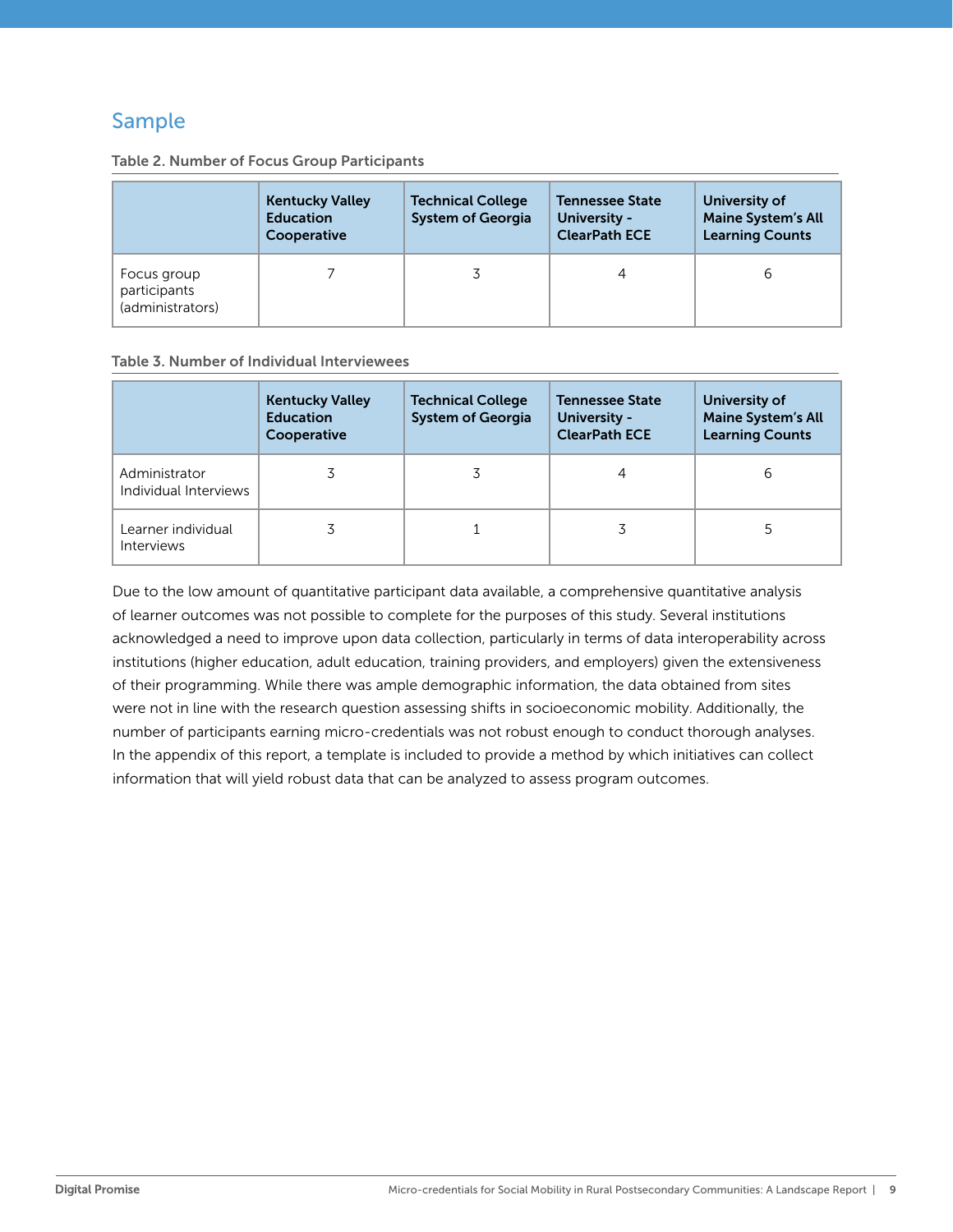# <span id="page-9-0"></span>Key Findings

At the outset of this study, we aimed to understand the value and use of micro-credentials as a tool for social mobility, and determine how they may be leveraged to reduce systemic biases for BIPOC learners, signal worker readiness to employers, and result in higher education and/or earnings for poverty-impacted learners. We learned that micro-credentialing programs are being designed to create more accessible, affordable, and innovative training opportunities in rural postsecondary communities. However, most of the programs are still in the development, pilot, and expansion stages. Initiatives developed pilot micro-credentialing programs in varied fields, including Educator Professional Development, Information Technology, and Manufacturing. Given the early stages of the initiatives and the impact of the pandemic on rural learners, education and training institutions, as well as employers, many participants have not yet completed a substantive number of micro-credentials.

Notwithstanding that most programs are still in pilot phases, the majority of learner participants in this study reported that micro-credentials yielded increased opportunity for skill development, job promotion, salary increase, credential attainment and/or enrollment in additional educational programming. Learners in both Maine and Georgia earning micro-credentials in computer support and manufacturing respectively expressed clearer pathways and a notable return on their invested time. Program participants, earning educator micro-credentials in Kentucky and Tennessee, working on continuing credits in K-12 and ECE, emphasized the flexibility of micro-credentials in their pursuit of increased teacher ranking and positioning within their respective fields that they recognized as having limited space for position changes with their organizational structures.

In both Kentucky and Georgia, there was notable realized value in the form of wage increases. In Kentucky, that was achieved in the form of increased [teacher rank](https://education.ky.gov/edprep/cert/Pages/Rank-System.aspx). Several micro-credential earners indicated that they were able to move from Rank II to Rank I, resulting in higher salaries. In Georgia, that came in the form of obtaining new employment in a different field. Two recent high school graduates were able to obtain employment in the manufacturing industry as a result of a two month accelerated program offered by TCSG.

Most participants indicated that micro-credentials are an effective way to demonstrate evidence of existing or newly obtained skills or competencies. Employers and instructors in Maine, Kentucky, and Georgia echoed this sentiment, stating that skills were evident upon completion of multiple badges. For all of the educational intuitions, there are shared perspectives that offering micro-credentialing lends to more comprehensive models for offering educational pathways, considering the ever-changing landscape of credentialing options to reinforce skills, reskill, and provide new skills.

As a result of this study, we identified five key themes across all the rural micro-credentialing initiatives, including: 1) partnerships, 2) employer recognition, 3) program sustainability, 4) program appeal and 5) potential for learning/higher education attainment.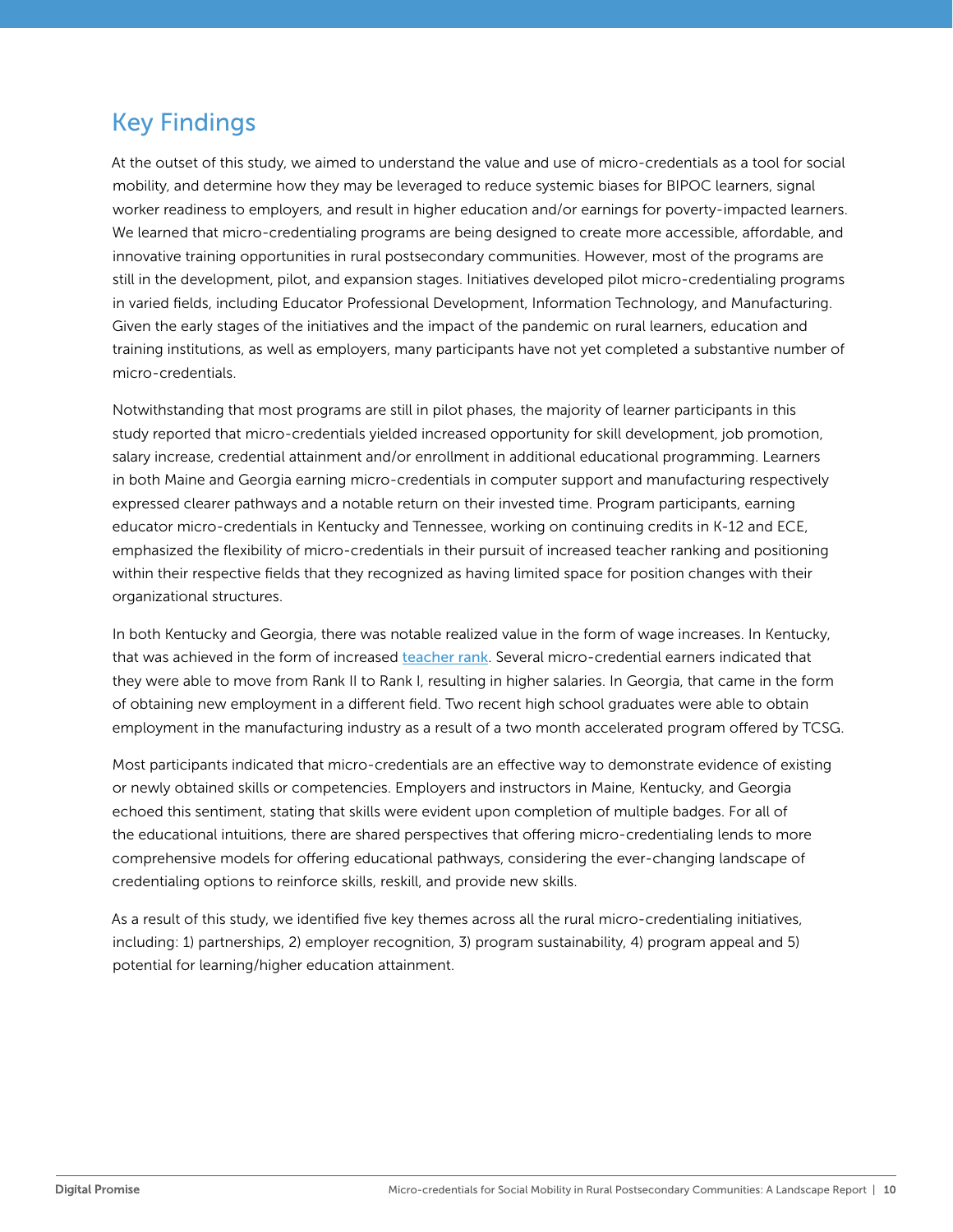#### **Partnerships**

The most prevalent theme that emerged was the importance of fostering and maintaining key partnerships in order to develop and sustain programming. With three of the initiatives housed within colleges and university settings, these affiliations were perceived to be the most important to those earning micro-credentials. These programs build relationships between their colleges/universities, community colleges\* , adult education, skills training programs, and prison education programs. In addition, programs relied on nonprofits and multiple levels of government for thought partnership and to fund programming. Often, prospective learners relayed to program administrators that facilitating relationships with organizations that served as prospective employers *"We are working with a coalition around the state that have organized ourselves to think about how we might develop an ecosystem for micro-credentials around the state. We have 11 different partners involved. We have the Maine community college system, the University of Maine System, the Adult Education through the Department of Education, the Department of Corrections, Department of Labor – the State Workforce Board piece, Educate Maine, and a few others. The Maine State Library is also part of that."*

*– Dr. Claire Sullivan (Issuer), Assistant Vice Chancellor for Innovation in Digital Badges and Microcredentials, University of Maine System* 

was an important aspect of program appeal and initial engagement. Partnerships also impacted program enrollment, as potential earners learned about each initiative's micro-credentialing programing via affiliations with various organizations. Methods of outgoing communication to potential earners vary by initiative and remain a point of concern, which they plan to continually address by both increasing volume and uniforming messaging across partners.

*"Our principal knows a lot about microcredentials. She's worked with KVEC very closely and she sees the value in it. So, she will suggest, "Hey, maybe there's a micro-credential that you could complete in your professional growth plan. You're saying that you're wanting to work on engaging students as your personal goal. Go see if you can find a micro-credential that's going to help you to meet that." She pushes for that. And I think that you're viewed as someone that has initiative and that can complete tasks."*

*– Wrendi McDavid (Learner), Teacher, Kentucky*

#### Employer Recognition

A significant amount of appeal to engage in programming relied on the recognition of the educational institutions' names, thereby lending credibility. Training programs, prison education programs, and government entities provided partnerships that generated integration across sectors of communities. Additionally, knowledge of affiliation with specific employers also compelled prospective learners to programs. Several earners in the All Learning Counts - Maine program indicated that they were compelled to participate, in part, due to their affiliation with the University of Maine System. Similarly, earners in Georgia participated due to the program affiliation with the Technical

College System of Georgia, as well as the communicated proximity to employers, which participants visited during their training. Consequently, the importance of employer recognition is among the most prominent themes, as program administrators and participants want to ensure that prospective employers understood that there was a recognized benefit of hiring and retaining earners of micro-credentials.

\* See findings from Education Design Lab's [BRIDGES Rural](https://eddesignlab.org/project/bridgesrural/) initiative to learn more about the capacity of rural community colleges to serve as critical economic growth engines for their learners and communities. Note, Eastern Maine Community College participated in both BRIDGES and Digital Promise research on micro-credentials.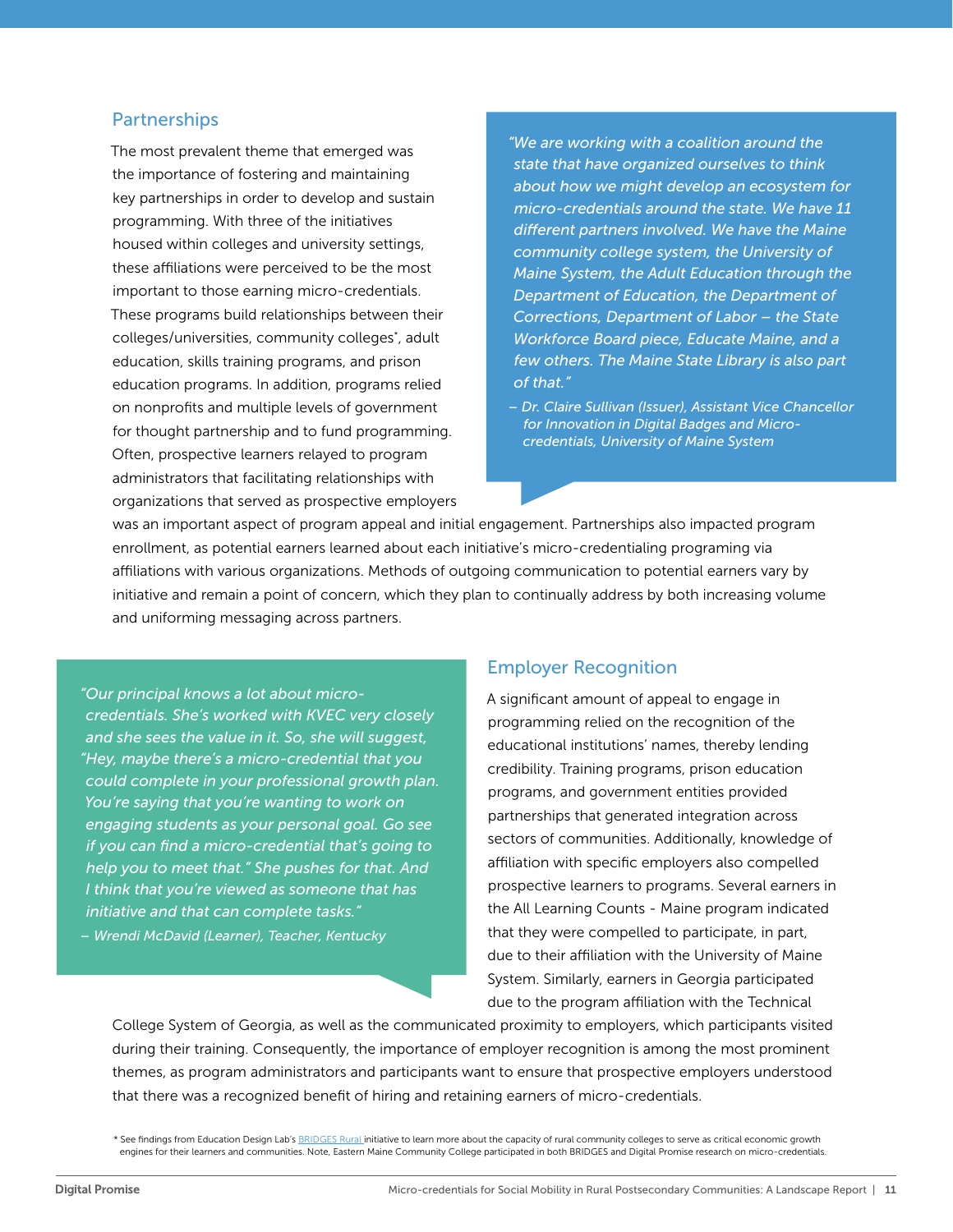#### Program Sustainability

As the three university-based pilots are in the process of scaling up into more robust statewide programs, efforts to maintain programming were thought to depend on a number of factors, most notably a desire for data interoperability across multiple institutions. Importantly, in order to ensure program sustainability, administrators recognized the need to increase messaging to potential earners, employers, and funders about the value of the initiatives.

*"We did have students who are really keyed in on the fact that this is worth college credits to them and how it could translate in the future. That, I think, is another big message and an important one. Rather than having 70 Adult Ed. programs, have articulation agreements with college campuses to be able to say, 'If I earn this microcredential, I know it's going to be worth three credits wherever I go,' I think is a really powerful thing."*

*– Amy Poland (Developer) Professional Development Coordinator, Maine Department of Education, Office of Adult Education*

#### Program Appeal/Feasibility

Pervasive throughout the findings is that micro-credentials are most appealing to earners as a function of the flexibility and the financial savings that are afforded by engaging in such programming. An ability to complete online modules independently and/or engage in abbreviated programming was appealing to all participants. Several program participants noted that the ability to complete some modules in less than 10 minutes was a welcomed aspect of the program.

*"A lot of the students that I work with had very difficult experiences in education... To be able to [offer micro-credentials] was a very safe way, I think, to try it differently without investing money in college. It kind of opened up a door to keep going with education."*

*– Abbie Embry-Turner (Instructor) Teacher, Southern Maine Women's Reentry Center* 

Perceived use and value of micro-credentials were the most important reasons for motivation for offering programming and for earners to engage in the programming. In southeastern Kentucky, school administrators perceived a benefit of microcredentials to teachers and students, which led to their acceptance as professional development and increase in both teacher rank and salary. In Georgia, earning micro-credentials, which accompanied a 2 month training, led to the hiring of recent high school graduates.

#### Potential for Learning and Higher Education Attainment

For administrators and participants, the potential to learn additional information and new skills were fundamental. Additionally, an ability to obtain credentialing for previously obtained knowledge and continued exposure to varied content was a significant factor of the perceived value of micro-credentials. Specifically, participants maintain perceptions that credentials are beneficial to include on resumes as it may set them apart from other candidates when applying to other educational programs and/or job opportunities.

*"When I got here, I found out there is no schooling unless you needed a GED. So, I was pretty upset with that. But thankfully, Abby got us to start college. So I am a fulltime student with UMA for liberal religious studies."*

*– Student (Learner), Southern Maine Women's Reentry Center*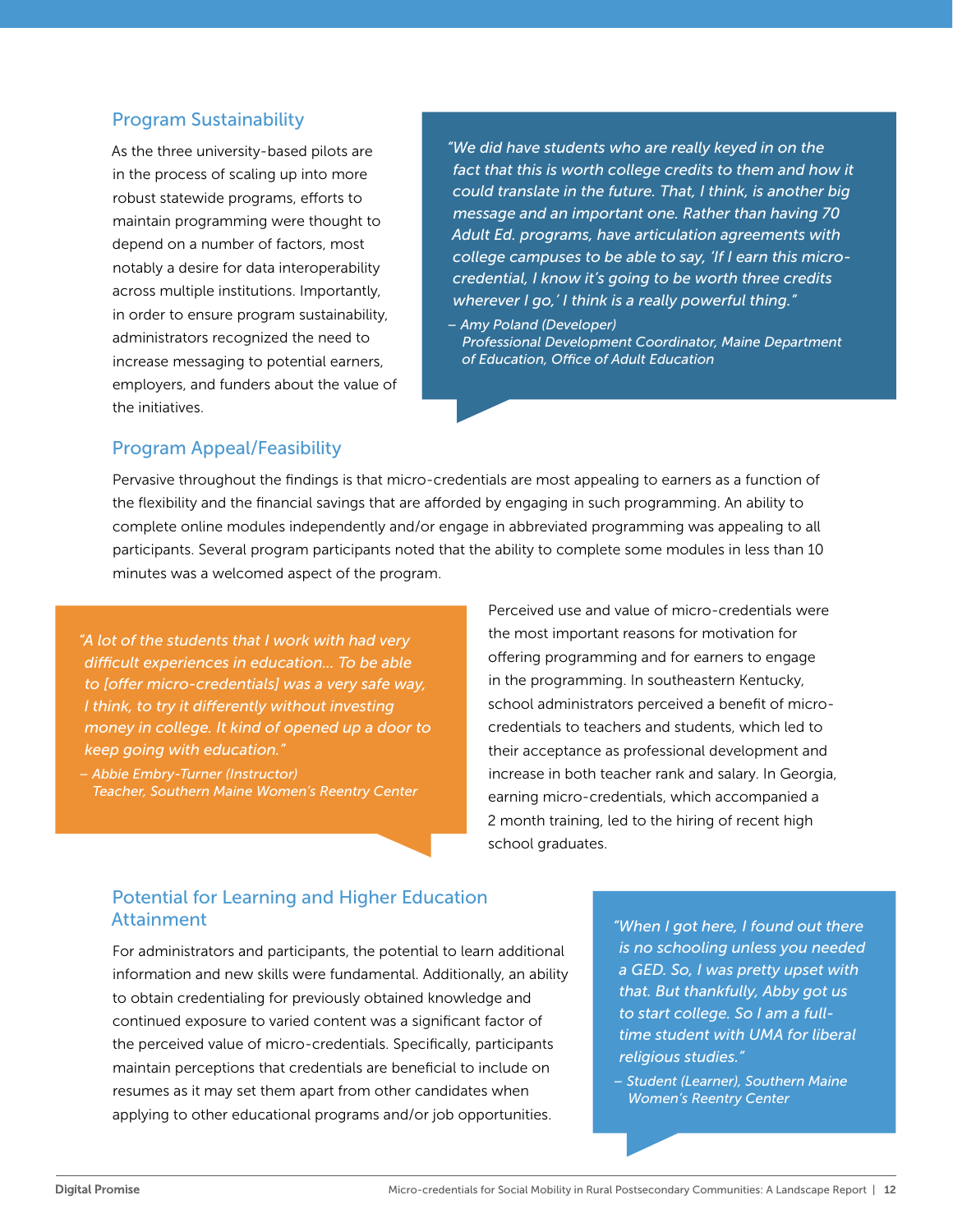Education administrators and several participants perceived that there is an ability to transfer microcredentials to affiliated educational institutions in order to obtain traditional degrees that would be more readily recognized across industries.

All initiatives remain engaged with learners and employers to ensure that credentials earned result in tangible outcomes such as degree attainment, higher incomes, and expanded job placement in growing sectors of their respective regions. However, continued research is needed to measure the long-term impact of earning micro-credentials among rural learners, particularly poverty-impacted BIPOC learners. More specifically, these research efforts highlighted the importance of collecting substantive quantitative data that support the realized benefits of earning micro-credentials across sample populations.

*"Verifying skills is very important. One of the problems I have is that I don't think people understand my skills... my education. So, if you give a name to something that somebody is looking for, then they've got that verification, "Oh, yeah. Okay, you've got that skillset that I'm looking for." Whereas, I may have some of those skills right now, but because I don't have a name for them, that verification isn't there. I do use the things I learn [via micro-credentials] at work all the time. I'm looking at other positions in the company."*

*– Lynn O'Kane (Learner), Maine*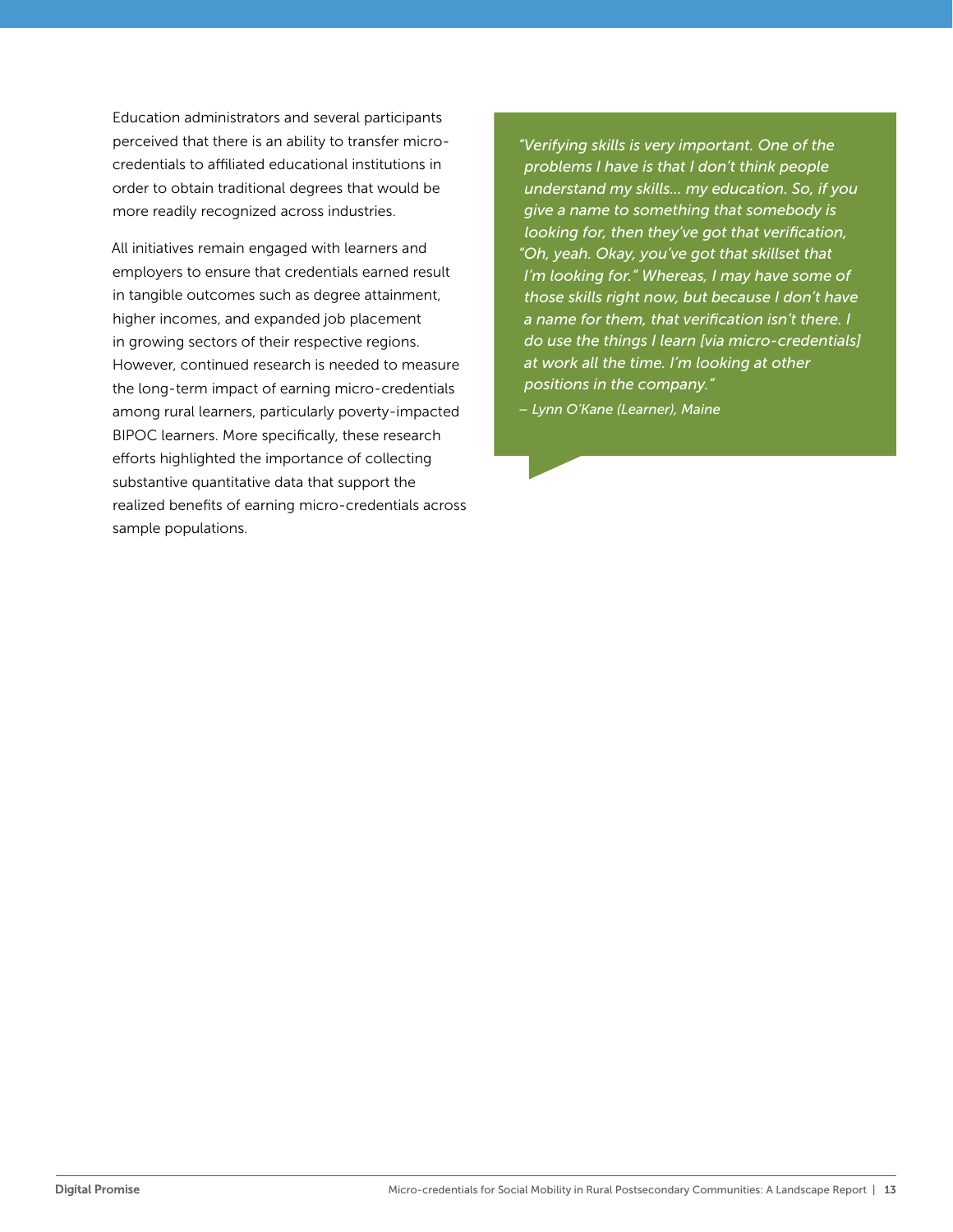# <span id="page-13-0"></span>Case Studies

The following case studies provide an in-depth look at four innovative postsecondary institutions using microcredentials to create real-time career pathways for rural learners. Learn about their efforts to establish educatorindustry partnerships to collectively meet regional needs.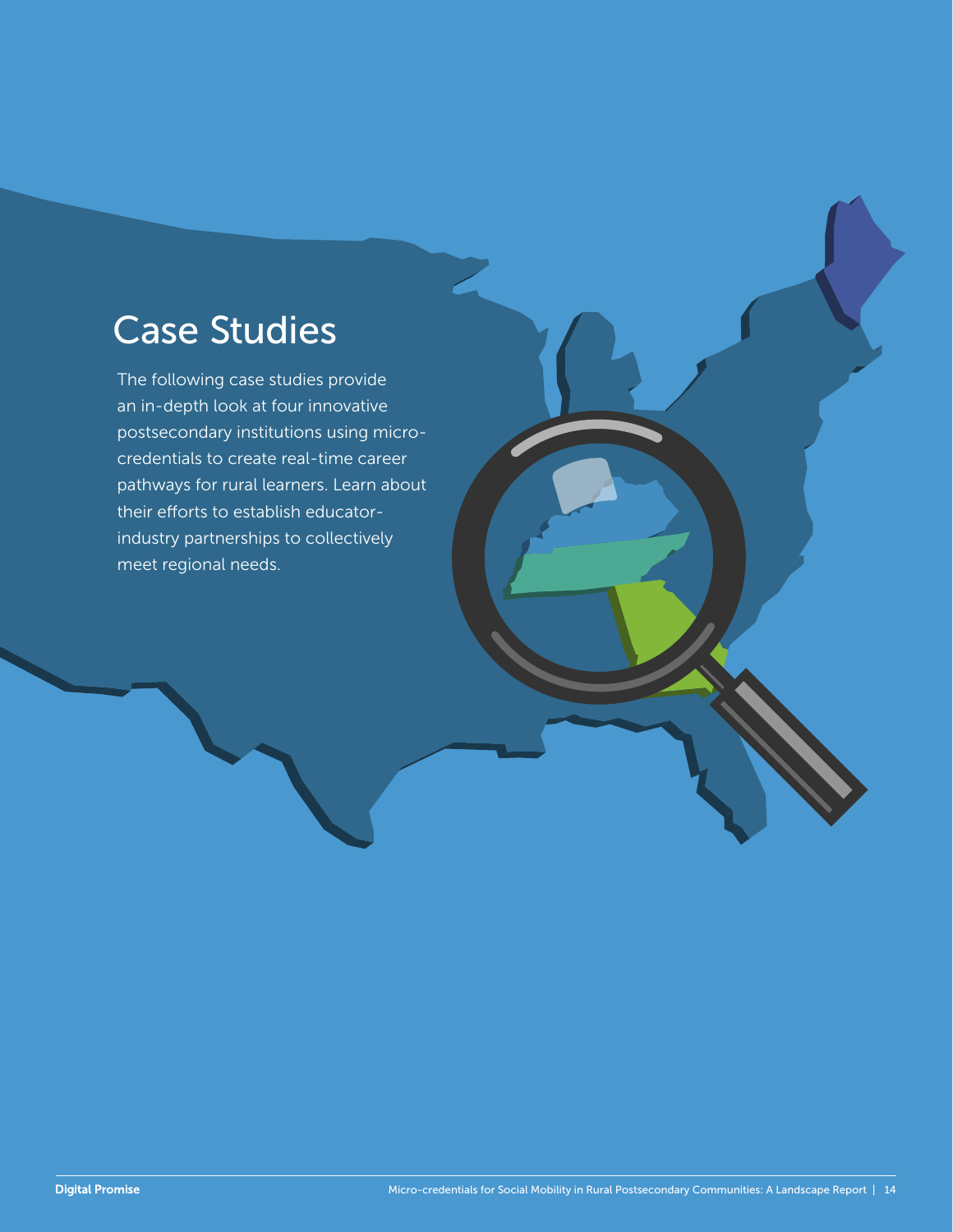# <span id="page-14-0"></span>Kentucky Valley Educational Cooperative (KVEC)



## Introduction

As one of Kentucky's nine educational cooperatives, the Kentucky Valley Education Cooperative (KVEC) serves the predominantly White, southeastern Appalachian region of the state, which includes one of the school districts with the lowest average incomes per capita in the nation.

In the heart of rural Appalachia, teachers may be required to travel 3–6 hours to reach inperson professional development opportunities. Given that most districts are over 25 miles away from an urbanized zone, geographical barriers often create financial impediments. Extensive travel times require school districts to coordinate substitute teachers, necessitating unavoidable costs and logistics. According to administrators of the initiative, there are no state funds directly allocated for the required professional learning of teachers. The scarcity of economic resources and widespread financial burden experienced by school districts in their efforts to navigate professional

*"It's important to note that geography has an impact on this professional learning. Most of our districts are rural remote, which means they're more than 25 miles away from an urbanized zone. Ours are more than 25 miles away. So, when we have professional learning opportunities that are being offered at the state level in Frankfurt… some school districts have three or four hours of travel to get there. That requires substitutes, plans, travel, meals. I've lost track of the number of budgets that our state has not provided professional learning funds for teachers. There have been no state funds allocated for professional learning for teachers."* 

development opportunities persists as a point of concern.

KVEC has facilitated a niche service, providing free, competency-based flexible professional learning opportunities for rural K-12 educators through micro-credentials. Accordingly, teachers are able to leverage micro-credentials to personalize continuing education credits and increase their rank, thereby, directly increasing their salaries. KVEC's work builds on the specific needs of teachers and students, such as developing micro-credentials i[n](https://microcredentials.digitalpromise.org/explore/understanding-types-of-poverty) [Understanding Types of Poverty](https://microcredentials.digitalpromise.org/explore/understanding-types-of-poverty). KVEC's micro-credentials are hosted on the [Digital Promise Micro-credential Platform](https://microcredentials.digitalpromise.org/explore?page_size=24&page=1&organization__name=Kentucky%20Valley%20Educational%20Cooperative) and are free and available to the public.

*<sup>–</sup> Jennifer Carroll (Developer, Issuer, Assessor) Learning Acceleration Specialist, Kentucky Valley Educational Cooperative*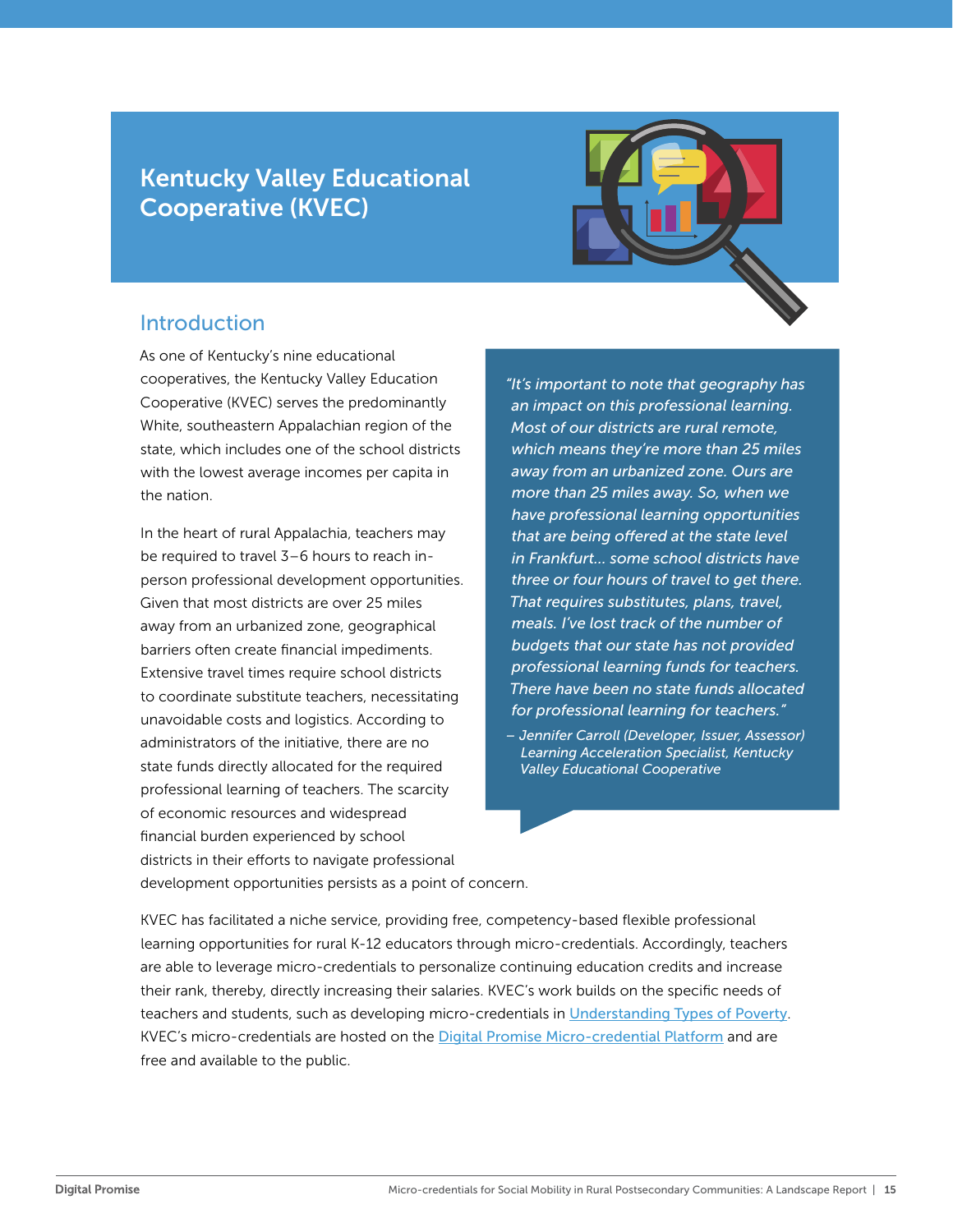# Initiative Description

Through a grant, KVEC partnered with Digital Promise to develop micro-credentials for educators. A collaboration of the State Department of Education, special education providers, and practitioner experts resulted in the creation of a stack of over 18 microcredentials focused primarily on the needs of students experiencing poverty, as well as special education populations, including those who have experienced hearing and visual impairment. In several instances, the experience and expertise of students and staff have been

*"Our district has done a really good job with micro-credentials. Recently, teachers have joined a cohort to work together on completing micro-credentials for a rank change; to get a rank one. In the last couple of years, we've really been given opportunities within the school system to advance in our learning."*

*– Courtney Kingsmore (Learner), Assistant Principal, Louisa East Elementary School* 

leveraged to guide and generate the creation of these micro-credentials.

Some schools have adopted micro-credentials as a whole, whereby all faculty work on a single or similar micro-credentials based on data pointing to the needs of the schools, as outlined in their strategic plans. Other schools relied on team leads to identify micro-credentials that educators could simultaneously complete based on the demographics of the students served. Such unified efforts to complete modules independently helped with educator buy-in, allowing teachers to gather information as a team and discuss their findings together.

As part of this initiative, the state has also allowed rank changes, resulting in an increase of yearly salaries. Micro-credentials have proven to be an economically feasible option for competencybased professional development, allowing educators to complete modules remotely in their classrooms or the comfort of their homes. Teachers and administrators are able to visualize performance-based learning, which translates to practice; thereby encouraging them to provide students the opportunity to demonstrate their learning in multiple ways and depart from the idea of limiting themselves to traditional textbook approaches.

# Collaborating Organizations

Given the positioning of the organization, KVEC has put forth considerable efforts to collaborate with multiple institutions to achieve their goals. They have hosted five national summits focused on micro-credentials, bringing together a range of other educational organizations from across the nation.

KVEC's administrative networks have been developed as a result of regular meetings with regional superintendents, which serve as the cooperative's board of directors. Monthly meetings between district instructional supervisors and professional learning coordinators facilitate knowledge sharing, serving as the main conduit for disseminating information to the region. In addition, the established new teacher network is used to introduce information to encourage early adoption. Districts use this space to dialogue about how they're using micro-credentials, growth they've seen, what challenges they may have experienced, and how they overcame said challenges.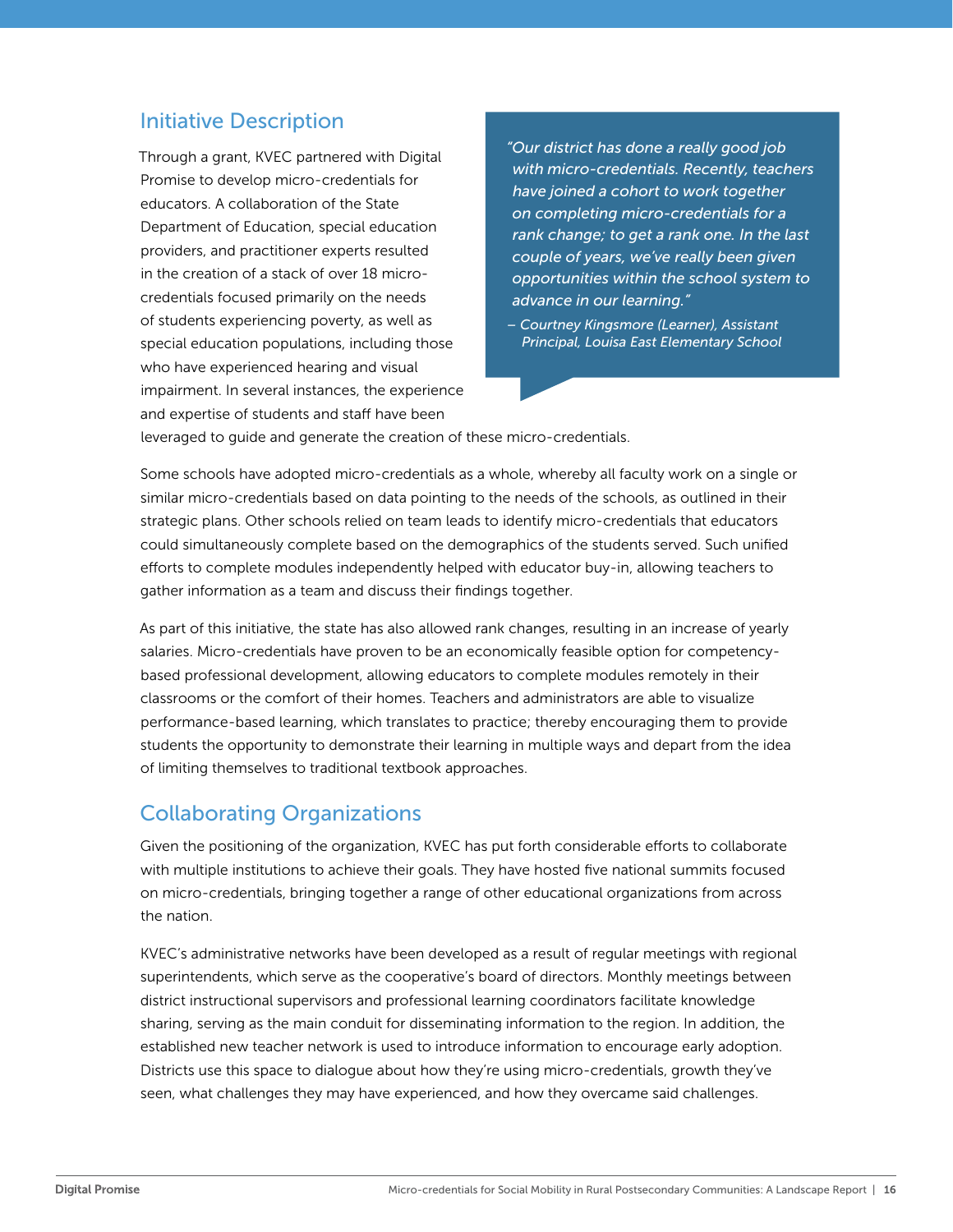The partnership with the State Board of Education facilitated the regulation change in Kentucky which saw the acceptance of micro-credentials as a means for educator rank advancement.

Partnerships with state universities have formed in an effort to discuss how they might create independent study courses to be more of a competency-based experience that utilize micro-credentials.

# Understanding the Value of Micro-credentials in the Kentucky Valley

*"In the past, what they've done – even when I was teaching – is the school district would have somebody come in and do professional development for teachers, and it may not benefit us a bit. But, they would still bring us all together, K-12, and you'd have this one day of PD. So, you're sitting there knowing that you're not going to take anything back to your classroom and be able to use it that day. In order to expedite the process, that's what districts did. So, I think that with the micro-credentials, they saw that as a way of getting something that would benefit them. It's a job-embedded approach to professionalized learning, personalized professional learning, that's going to help them learn skills while they're right in the classroom with kids. So, for teachers, it becomes meaningful rather than just going to those trainings, sitting there, maybe taking some notes; what we always called a 'sit and get'."* 

*– Dr. Dessie Bowling (Developer, Issuer, Assessor) Associate Director, Kentucky Valley Educational Cooperative*

For many educators, the universal potential value for micro-credentials is evident across eastern Kentucky. In a region where economic hardships impact the lives of teachers, educators have increased their salaries. This is much needed, as teachers expressed that they and their peers are financially burdened and unable to miss a paycheck, causing them to seek additional ways to supplement their household incomes.

Still more, micro-credentials are compelling for a number of other reasons. Each micro-credential focuses on a discrete skill or competency; therefore, they are manageable to busy teachers. Microcredentials also reduce school spending for professional development, in part, by limited teacher travel. Consequently, they provide stability for students, allowing teachers to remain in classrooms.

From the perspective of teachers and educators, students benefit from increased perspectives: teaching methods and having educators in a school building that better understand who they are and how to teach them. Both administrators and teachers expressed being able to understand the challenges of students that endure the conditions of rural poverty and the impact it has on learning, behavior, and ability to focus in the classroom. While one administrator commented on the reality of the limit of a dollar in the hands of a student in remote eastern Kentucky, unable to exchange it for any portion of a meal, as can be done in metropolitan areas. Moreover, a teacher expressed the benefit of newfound understanding of the possible impact of opioid use across the region and the dynamics of living with grandparents in the absence of a generation of parents.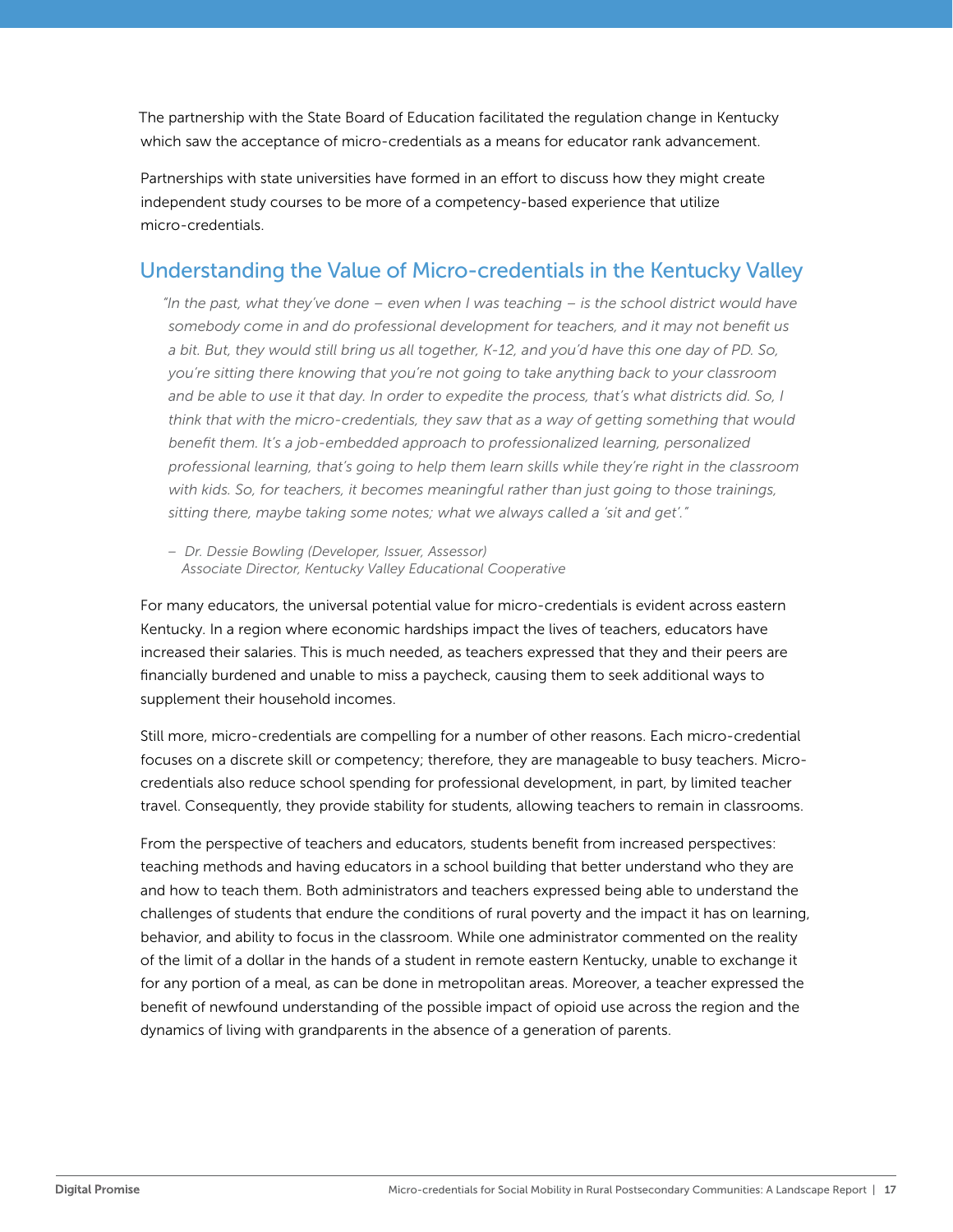# What's Next?

*"In my new role as director of personnel, we are turning over rocks to find teachers right now. I think I'm processing fifteen. Several of them are going through the University of Cumberland, through alternative certification programs. I still have several jobs posted that we're not able*  to find people to fill. I'm hopeful that when we do find applicants, and if they are alternative *certifications, that we can utilize these micro-credentials to expedite their learning because many of them just hold bachelor's degrees, some in university studies. Some might be a bachelors degree in science or different things. But, not a traditional education program. So, they're going to need something like micro-credentials to expedite their knowledge of what's happening in education."* 

*– Anna Prince (Recognizer), Director of Personnel and Pupil Personnel, Lawrence County Schools*

 In order to increase the impact of micro-credentials, KVEC continues to utilize its resources to promote messaging about the range of competency-based opportunities that it provides to educators in the region.

Given the number of teachers in the region with alternative credentials, districts hope to use micro-credentials to accelerate teacher learning. According to Theresa Wallace, Associate Dean of the University of the Cumberlands, it is hopeful that the institution begins to accept microcredentials as course credit, granted they meet the learner outcomes of the courses taught at the university. If there are no existing micro-credentials, the university may explore the possibility of developing micro-credentials that have comparable learner outcomes..

While some districts remain undecided about the value of micro-credentials, KVEC is committed based on the observed benefits to teachers and administrators. Uncertainty persists due to Kentucky requiring four days of "seat time" for professional development. Therefore, it's difficult to determine how to equate micro-credentials, given that they are focused on demonstrating content knowledge and not the amount of time spent sitting. However, presently, what is considered "four days" is a decision made by local administrators.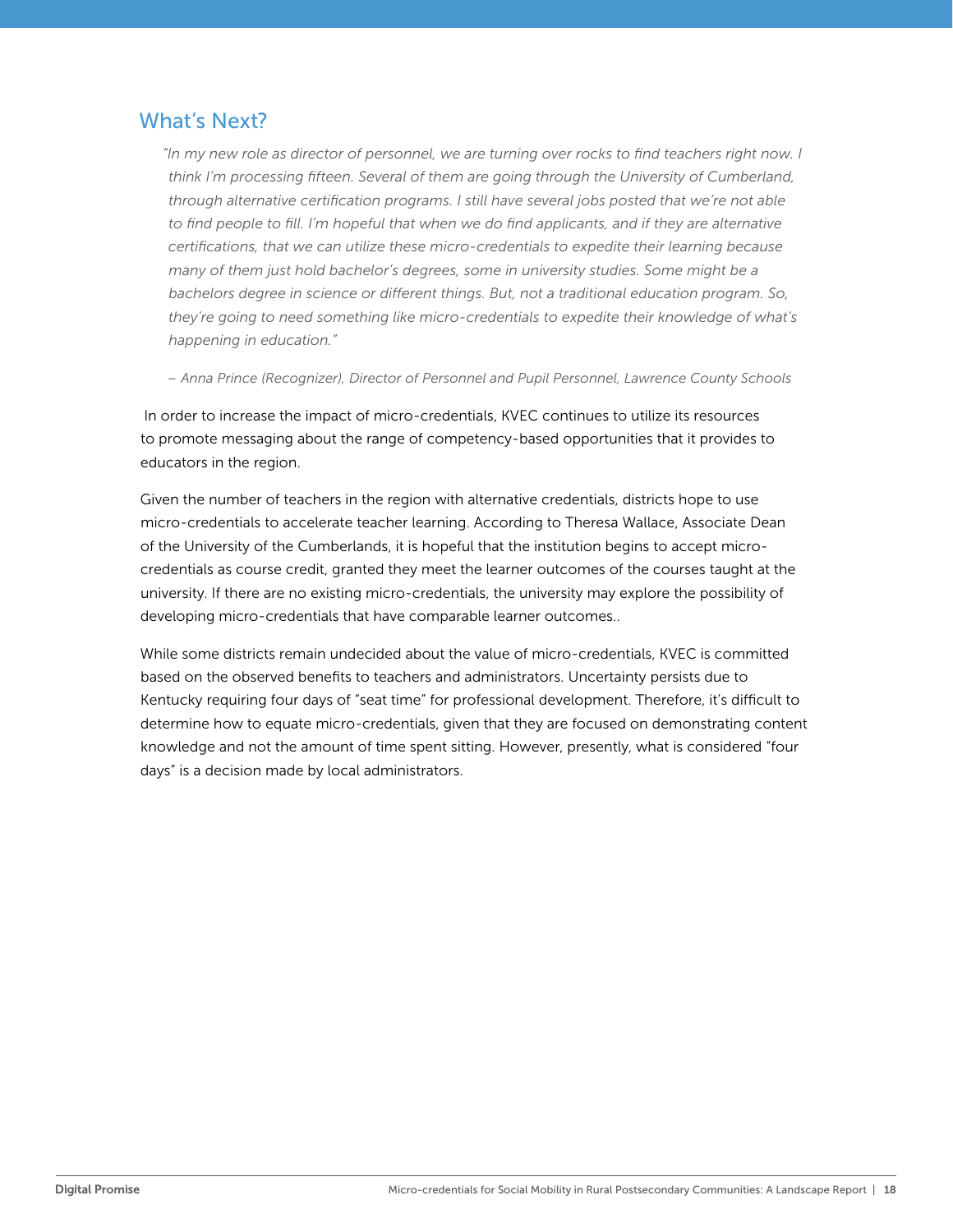<span id="page-18-0"></span>Technical College System of Georgia (Savannah Technical College)



### **Introduction**

Located in the historic southeastern region of Georgia, Savannah Technical College (STC) serves thousands of residents. As a part of the Technical College System of Georgia (TCSG), the system reaches residents statewide, including those enrolled in Adult Education programs, which are enveloped into the college system.

The population continues to grow, both as a function of local residents and influxes from around the country, and there is a growing demand for skilled workers that can take up positions across multiple industries throughout the state. Still, in some rural communities, residents are unfamiliar with the opportunities that may exist outside of their immediate areas. The lack of perceived proximity to opportunity

*"I had a student, a conscientious gentleman. He was a dishwasher at one of the hotels about four years ago. Never got a raise. Made minimum wage. He took the course, and we were able to get him a job with an organization in Georgia. He came back one day, gave me a big hug. He goes, "Professor Bill, it was like I won the lottery. I'm making \$15 an hour! I cannot believe this!" So, it made me feel so good."*

*– Bill Stankiewicz (Issuer) Forklift Instructor, Savannah Technical College, Chief Executive Officer, Savannah Supply Chain*

has sustained a gap in skill development. However, there is a need to develop a workforce that has the knowledge and skills necessary to contribute to the growth of industries – such as IT, healthcare, and manufacturing – throughout the state that can provide solid career pathways.

In 2020, Savannah Technical College, a unit of the Technical College System of Georgia, was awarded a 4-year U.S. Department of Labor Strengthening Community College Grant of \$4.85 million to address labor market demands for a technically skilled workforce. In collaboration with workforce development and employer partners, the goal is to support adult learners statewide, across TCSG, in gaining micro-credentials to demonstrate their skills and transition quickly from unemployment to employment, and to progress in their careers.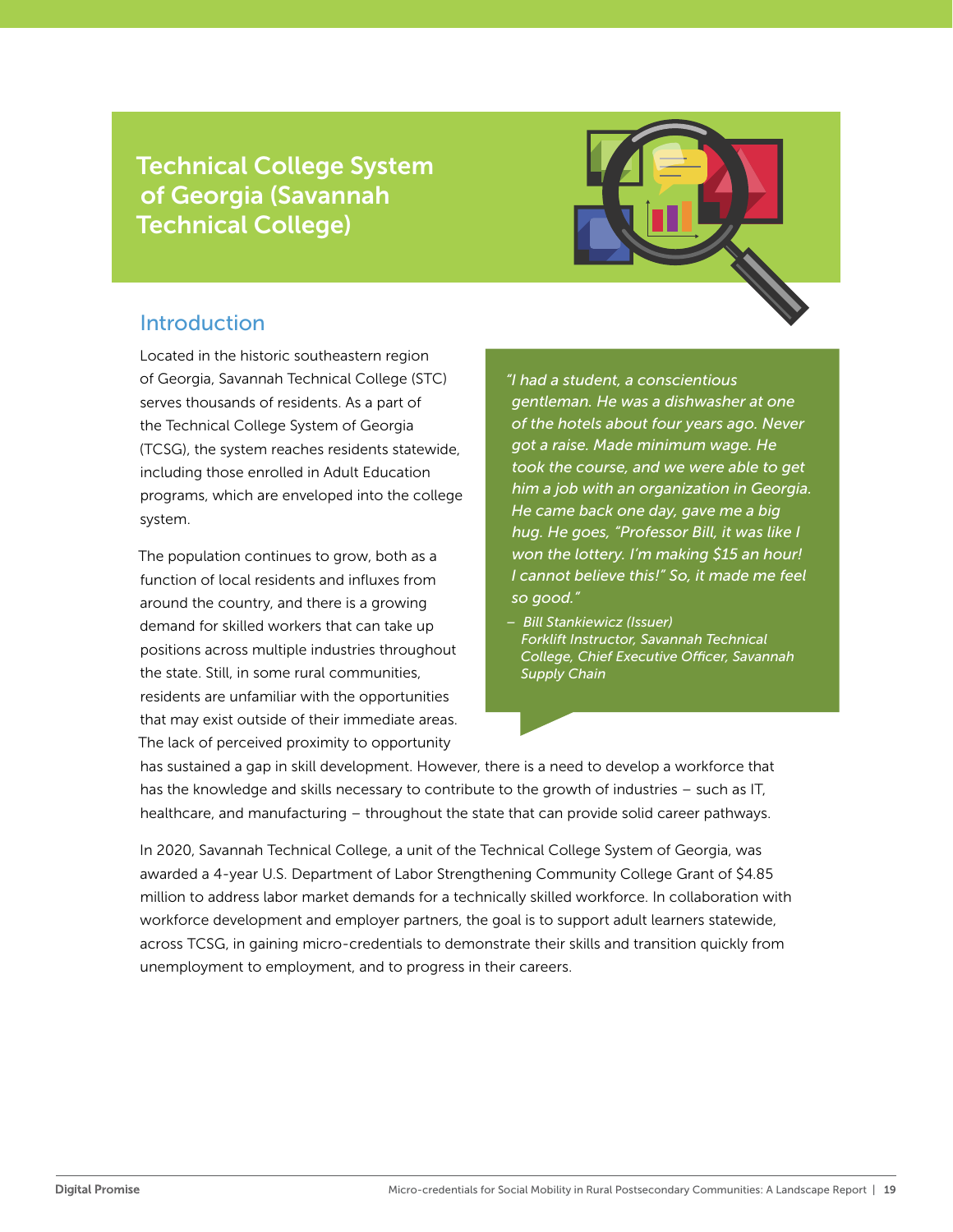### Micro-credentialing Initiative

*"Right now, companies and communities can't afford for any part of their talent pipeline into the workforce system to be ineffective or inefficient. Unfortunately, right now, many of them are. Returning citizens aren't coming out with the skills they need to obtain great employment and to reintegrate fully. English as a second language learners aren't being educated at the*  level in which to move into that pipeline. There are kids who aren't college-bound in the *traditional sense. There's a lot of underemployed and under-skilled adults. The list could go on. We need to be more efficient at moving everyone into the better career opportunities that exist. I think micro-credentials are a part of improving the efficiency and effectiveness of that system."*

*– Dr. Brent Stubbs (Recognizer), Vice President for Economic Development, Savannah Technical College*

The initial cohort of the summer 2021 pilot program were six Black/African-American and one White recent high school graduates, who were uncertain of what they wanted to do; reflective of a significant portion of the population the program believes may most benefit. This cohort matriculated through the fast-track manufacturing program. It included virtual reality (VR) training in manufacturing skills and utilized a virtual reality forklift simulator to alleviate the potential burden of possibly causing physical damage while teaching forklift driving skills. Upon completion of the program, learners obtained their forklift safety micro-credential and Six Sigma White belt microcredential, OSHA 10 and first aid/CPR certification. The program also featured soft skills and direct experiences with manufacturing through plant tours and direct employer engagement.

*"They had the certification and skills they needed, and the micro-certs proved that they could actually hit the ground running and be an asset from day one to employers."*

*– Keith Fletcher (Issuer) Executive Director, Strengthening Community Colleges Grant, Savannah Technical College*

Participants had mock interviews with employers to prepare for actual interviews. In the last week of the course, a large number of manufacturing companies came in and interviewed all of them. Two participants were offered jobs in manufacturing companies. Although those companies had the practice of not hiring anyone under the age of 21, according to Executive Director, Keith Fletcher, they made an exception to this practice due to the observed skills and certifications. Four of the participants signed up for additional STC courses in manufacturing or additional postsecondary courses.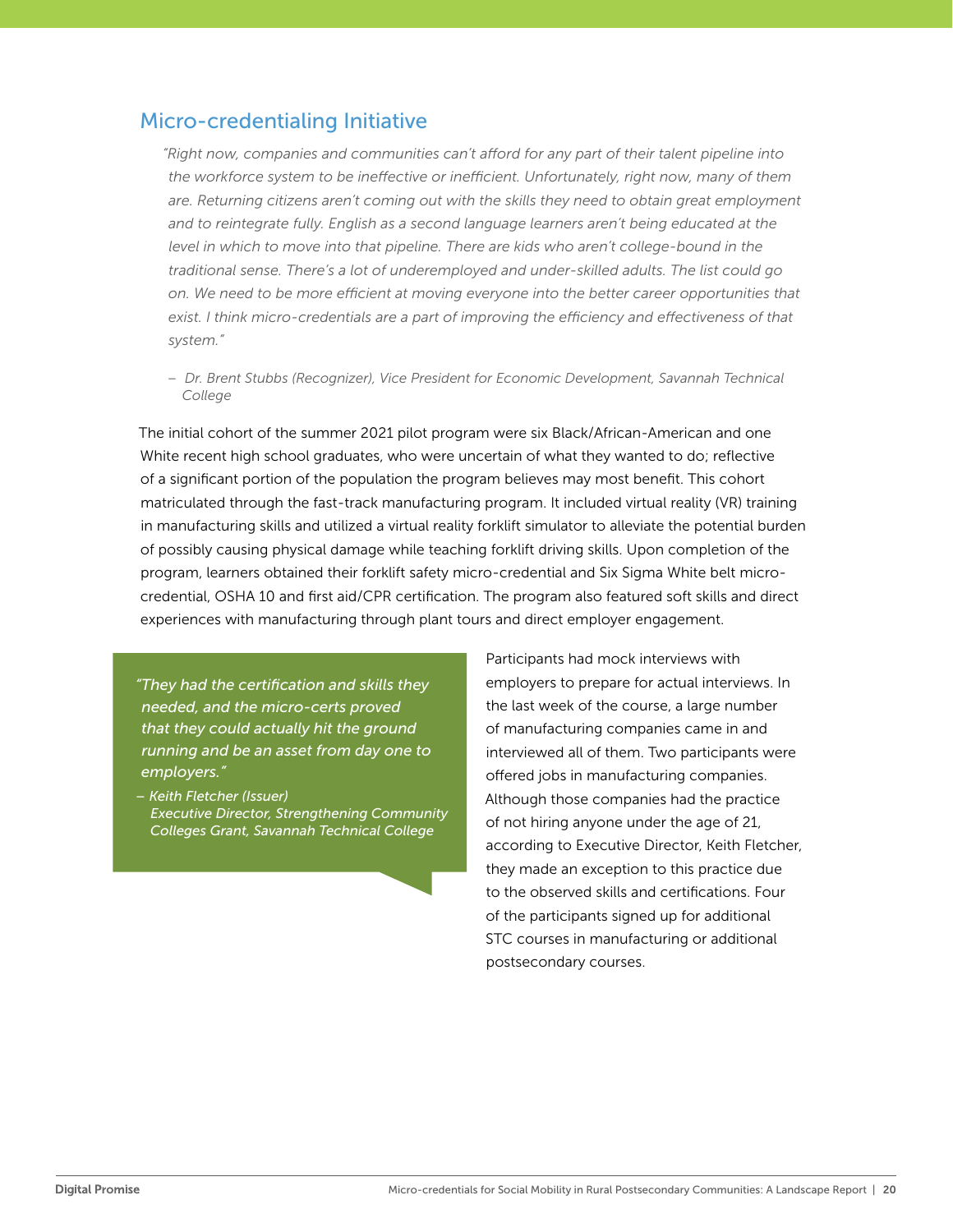# Collaborating Organization

The initiative is a partnership of multiple colleges across the state, including:

- [Savannah Technical College](https://www.savannahtech.edu/)
- [Technical College System of Georgia](https://www.tcsg.edu/) (11 additional consortium colleges)
- U.S. Department of Labor
- Savannah City Government
- WorkSource Coastal: Georgia

# Understanding the Value of Micro-Credentials in Georgia

Administrators envision employers will begin to recognize that earners have experienced rigorous training and application in a real-world setting by looking at a manufacturing micro-credential. New entrants, re-entrants, and career changers are believed to benefit greatly due to micro-

credentials decreasing time commitment. It is the hope of both administrators and participants that organizations will be more likely to hire and promote individuals based on micro-credentials.

The populations anticipated to benefit most significantly are those belonging to historically underserved communities. The program is reaching out to every demographic across the state of Georgia. While urban areas are the

*"I didn't know too much about it, but I saw that it was manufacturing. They said it could help us reach better possibilities and I wanted to be a part of it. It was a two-month program."*

*– Briana Herrington (Learner) Forklift Operator, Material Handler*

most culturally diverse, rural Georgia is increasing in diversity, having growing numbers of Latina/ Latino and Asian residents. There is also consideration to specifically reach individuals who have decided to begin their families at younger ages. Fletcher expects that micro-credentials will lend themselves to younger parents being able to enter career tracks easier, leading to an ability to better support their families faster and at significantly lower costs.

Briana Herrington, a recent high school graduate and participant of the pilot program, expressed her appreciation and support of the program. Now earning significantly more than typical entrylevel positions in her area, she stated that motivation for entering the program was to embark upon better opportunities than otherwise available. Having earned micro-credentials in forklift operating, manufacturing safety, and CPR, she believes that micro-credentials could help any learner because they provide different perspectives, access to new industries, and potential advantages if there is competition for positions. Presently a forklift operator, a role she never would have thought to pursue, she believes that micro-credentialing allows people to explore various industries with minimal loss of time or finances in the event that they determine an industry is ill-suited.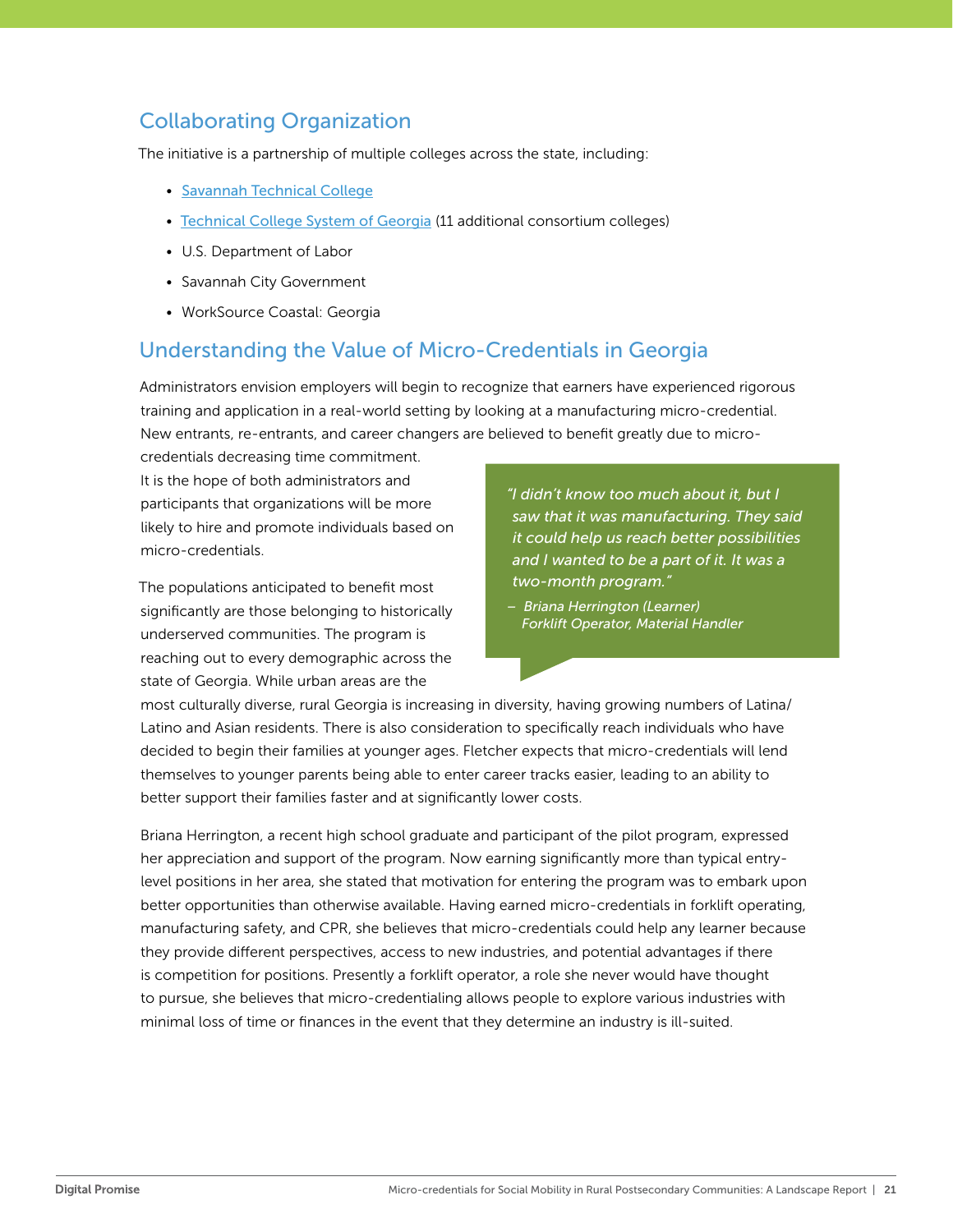*"You can be a jack-of-all-trades. Let's say you want to do something but you're not sure if you actually want to do it. Then you can just put your foot in the water and see if you like it or not. But, if you actually jump into something and you spend a lot of time on it and then decide you don't want to do it any more, then you'll know a lot about a subject that you might not be interested in anymore after [a significant amount of] time."*

*– Briana Herrington (Learner) Forklift Operator, Material Handler* Economic costs and the time commitment of traditional educational pursuits is a point echoed by the administrators of the program in Georgia. Brent Stubbs, Vice President for Economic Development at Savannah Technical College, recognizes that there will be a need for a paradigm shift for many. He believes that younger people will readily understand the value of being able to explore a career in three weeks as opposed to four years, high costs, and the potential "associated guilt" of walking away from education that took years to complete. Highlighting how changes in educational paths can impact resumes, Stubbs believes that micro-credentials allow learners to pivot, which does not always work out

with longer, traditional programs. He underscores the notion that one should not have to sink exorbitant amounts of money into education before realizing an industry is not a good fit.

## What's Next?

*"The SCC grant is a systems-change grant. We are working to incorporate micro-credentialing*  across all aspects of TCSG which includes development of educational pathways that feature *micro-credentials, traditional courses, and fast track programs. We are developing programs and courses that deliver micro-credentials in a more engaging, more accessible manner. We're using the latest technology to do that, VR, AR, interactive IT systems. Everything from Lectora to new pieces from Adobe and Articulate 360. We have brought quite a few of the latest educational tools as well as two exceptional instructional designers into the process to deliver courses that will accommodate everyone, including Adult Ed , our GED and ESL entry students."*

*– Keith Fletcher (Issuer) Executive Director, Strengthening Community Colleges Grant, Savannah Technical College*

TCSG & STC will scale their micro-credentialing across the state. The goal is to develop credentials that are more engaging and accessible via innovations such as virtual reality, augmented reality, and interactive IT systems.

Having successfully matriculated a cohort in manufacturing; IT, and healthcare credentialing programs are being established. In addition, a digital badging system is being implemented statewide, according to Stubbs. Over the next four years, grant funding will be used to develop a digital badging and pathway system that will be able to interface with the K-12 digital badging and pathways system.

The initiative has also received a significant grant in order to provide skills to citizens returning from incarceration over the next two years. Notably, the Georgia Department of Corrections has also approved the development of a micro-credential pilot program.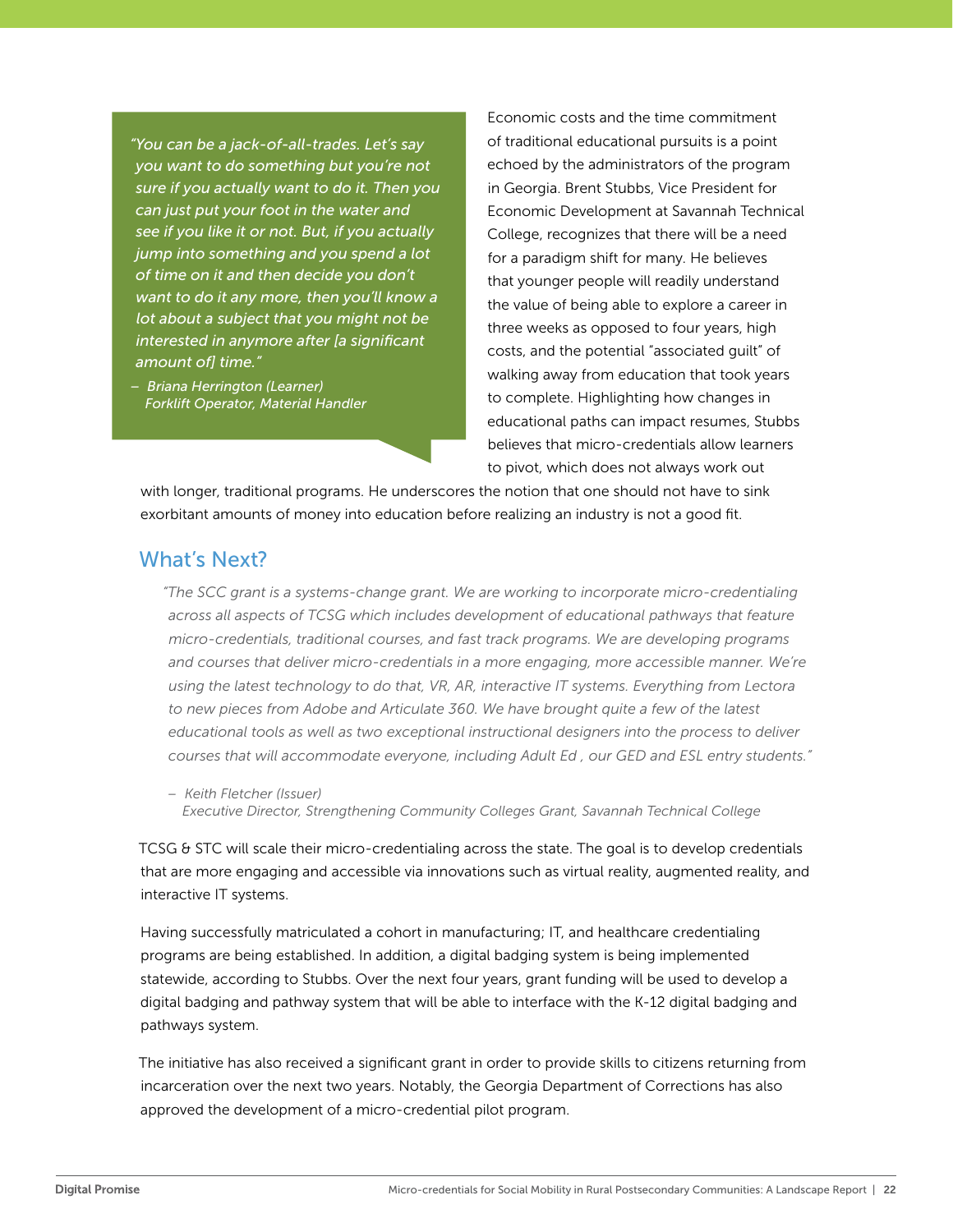<span id="page-22-0"></span>Tennessee State University's Center of Excellence for Learning Sciences – ClearPath ECE



# Introduction

As one of the oldest Historically Black Colleges and Universities in the nation, Tennessee State University has a storied history of significantly contributing to the educational journeys of generations of Black populations across the urban and rural south. An increasing population of Latina/Latino residents has contributed to the cultural and social context of the region. Amid the rural regions saturated with opportunities in factory and agricultural jobs (growing of tobacco, corn, and cotton), among the most common career paths is the field of education. While early childhood education (ECE) is a profession that requires consistent continuing education, some believe that those within the field are not viewed as professionals and are notably underpaid.

Spread throughout the expansive state of Tennessee, early childhood educators may have a range of educational and experiential *"The hope is that COVID has taught us enough of a hard lesson in a very practical way: How important it is to have someone care for our children properly so that we can work full-time – and work in fields that take us away from home. It changed how we view childcare, as more than just an added benefit to working additional hours, but a necessity for large-scale economic improvement for people of all socioeconomic groups. Even CEOs had to deal with their fiveyear-olds at home as much as admin assistants."*

*– Celeste Brown (Developer) Associate Research Director, Center of Excellence for Learning Sciences; Co-Project Manager, ClearPath ECE*

qualifications as they pursue the noble work of caring for and teaching the youngest of citizens. However, challenges persist in the form of limited options for internet access and transportation. The ClearPath ECE initiative has been designed to help early childhood educators obtain credentials that reflect their past experience and recognize existing knowledge in a methodical way that can be shared with potential employers in an ever-expanding field with persisting limitations for growth and upward mobility. Given the prevalence of traditional experiences taking precedence over credentialing, some stakeholders maintained concerns about the acceptance of micro-credentials as an alternative pathway to traditional education, by local organizations and state entities, as well as concerns to motivate early childhood educators of the need to recognize the importance of furthering their education.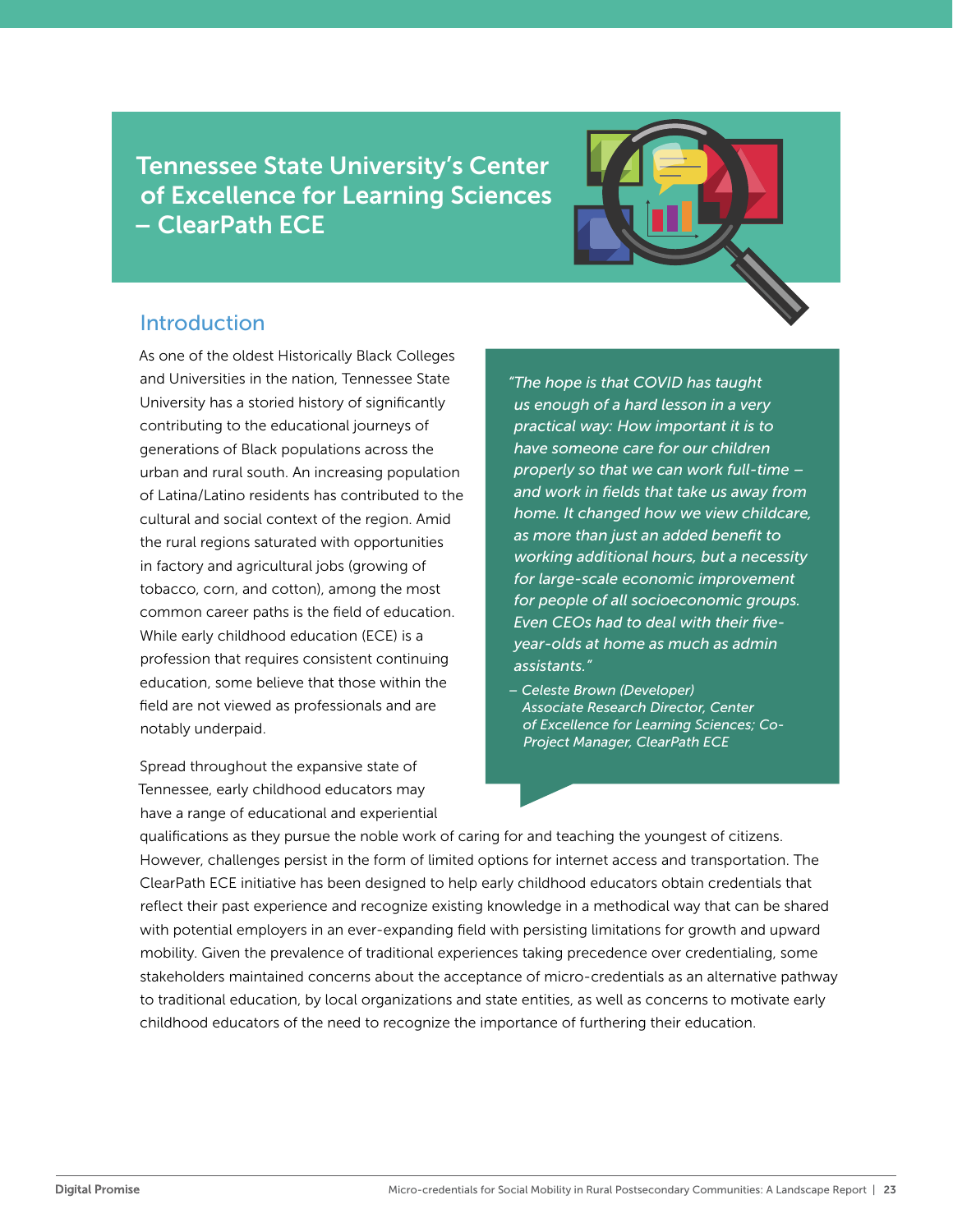# Micro-credentialing Initiative Description

*"The Early Childhood educators we serve had many barriers to overcome during the pandemic. Primarily, they had challenges with setting aside time to engage in ClearPath ECE. They were just trying to figure out what's going to happen each day, 'Am I going to have a job tomorrow? Are they going to call me?' A lot of people didn't have personal leave. A lot of people were not going to get paid if they didn't work. Other educators worried about benefits, worried about their own childcare. When those childcare arrangements folded, they had the problem that a lot of their clients were having. So, it's been an extremely emotional time and an extremely scary time for early childhood educators. They've done amazing things to make sure that their program still existed and that they serve their families. But, I will tell you the extra microlearning was on the bottom of their list."*

*– Paige Holmes (Developer)*

*Assistant Director, Tennessee Early Childhood Training Alliance (TECTA); Co-Project Manager, ClearPath ECE* 

In an effort to specifically increase the preparedness and compensation of those in the field of early childhood education (ECE), The Center of Excellence for Learning Sciences (COELS) at TSU coordinated with Tennessee Early Childhood Training Alliance (TECTA) and it's Early Head Start Programs, launching the ClearPath ECE online learning community to promote college and career pathways in ECE through micro-credentialing. In support, the Tennessee Board of Regents awarded the COELS its Student Engagement Retention and Success grant to build an online community that educators could readily access; an effort to circumvent the lack of available college courses in rural areas. As a feature of the pilot, ClearPath ECE, along with TECTA, developed a state-wide program providing free training and academic tuition support to childcare providers. They base the competencies on the National Association of Colleges and Employers (NACE) requirements. The aim is to create a means by which ECE participants can increase technical and soft skills, allowing them to become better educators, earn higher pay, and garner elevated recognition, thereby leading to better quality of life.

Paige Holmes, Assistant Director of TECTA and Co-Project Director of ClearPath ECE, stated that a six month delay to accessing grant funding – compounded by COVID-19 cases on campus – affected their ability to generate a timely and robust communications campaign to reach potential participants, significantly impacting program outcomes. However, recruitment was focused on reaching ECE professionals broadly via social media channels such as Facebook and Instagram, as well as referrals from TECTA, COELS Early Head Start Programs, and other higher education institutions in Tennessee. The program conveyed that earners would benefit from micro-credentials at multiple levels, as college students or seasoned professionals, from sharpening their skills and adopting new competencies. While early childcare providers have expressed interest in the program, the burden of competing obligations during a global pandemic—employment, academic, and personal— left less room for participants to substantively engage with micro-credentials.

Administrators will continue to focus efforts on developing the micro-credentialing platform to more fully support competency-based learning for current and prospective students, emphasizing a renewed focus on adjusting timelines, building out micro-credentialing platforms, translating modules to into Spanish to increase accessibility, and establishing additional strategic partnerships.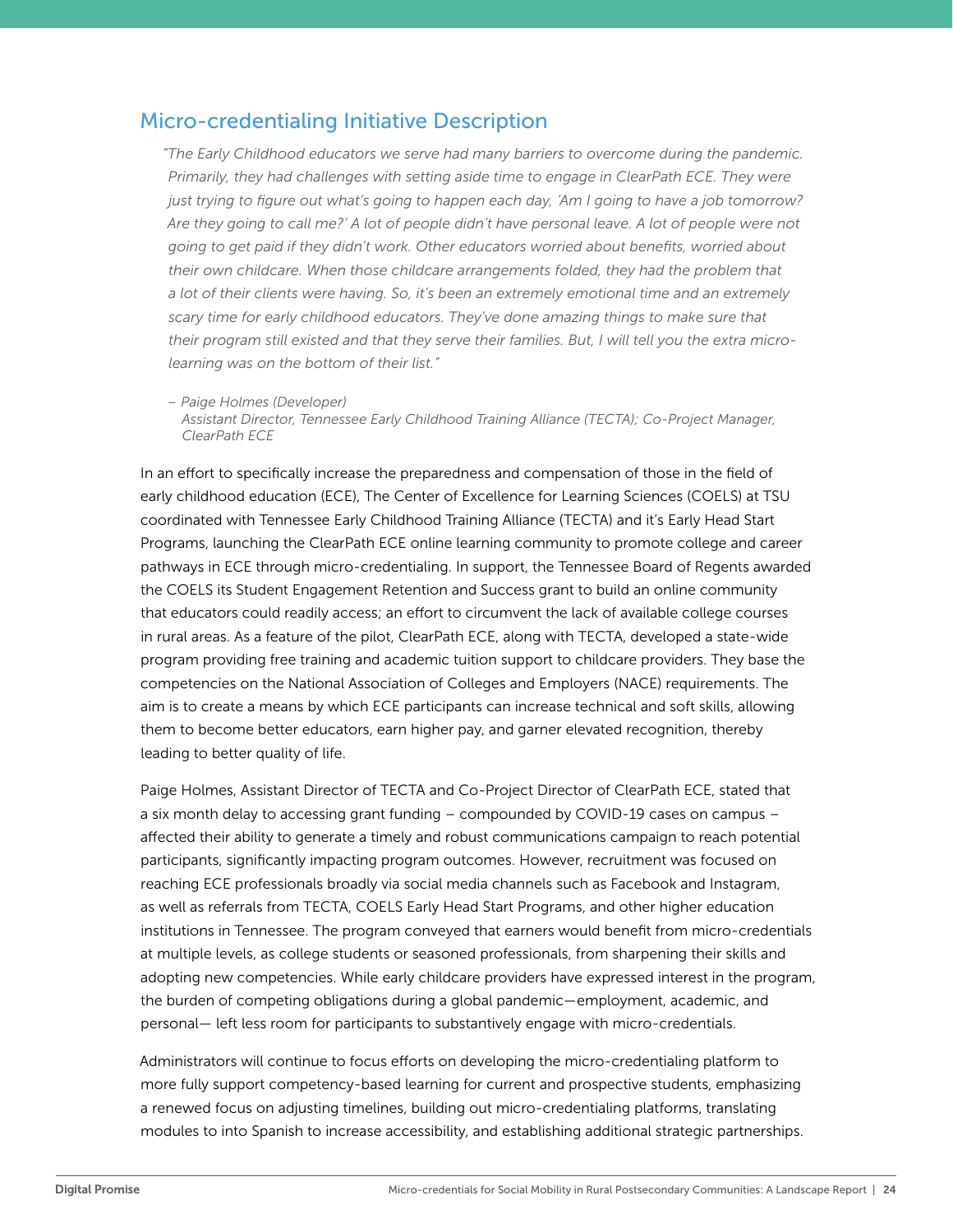# Collaborating Organizations

ClearPath ECE is a partnership of Tennessee's leading education and workforce development organizations, including:

- Tennessee State University's Center of Excellence for Learning Sciences
- Tennessee Early Childhood Training Alliance (TECTA)
- TSU Early Head Start Child Care Partnership & TSU Tennessee CAREs Early Head Start programs
- Tennessee Department of Human Services

# Understanding the Value of Micro-credentials for Early Childhood Education Providers in Tennessee

*"I think that micro-credentials are a great way to allow people to have the opportunity to achieve things that maybe otherwise they couldn't. I go back to the whole concept of making it micro, making it smaller, condensing the information so that you experience success quicker versus having a string of courses and months before you can see any gratification that comes from being able to successfully complete it. I think that part of it is great and new. I know for me and traditional classroom settings, when you talk about a semester, that's a long time. But if I can meet small goals and feel accomplished, then that might give me what I need to go on and not quit, and see that it's attainable."*

*– Yolando Ingram (Learner), Genesis Family Child CareOwner/Operator*

Program participants engaged in the program identified as Black/African-American and Hispanic or Latina/Latino women between ages 18–45 with previous experience in the field. For these groups, time was of the essence. The participants who completed micro-credentials in the initial pilot cohort were explicit in conveying the challenges they faced completing modules alongside professional and personal responsibilities during the ongoing pandemic. In a field that often requires a tremendous amount of energy and attention to care for and educate young children, there is noted hesitation and a lack of energy – as well as attention – toward unfamiliar programming. However, given that many micro-credentials take less time to complete than other forms of credentialing, the successful completion of an initial module can be motivation to continue. Tabitha Bass, an earner from the second cohort of pilot participants, echoed those sentiments.

*"It is an opportunity to learn information for professionals in our field to brush up on things that we should know. Technology is here. Everybody needs to do their part to become better at*  what we do and how we do it, by taking notes. We need to not only read, but check out other *information, so that we have a wealth of knowledge of other things – not just early childhood information. We need to continue to grow and learn. You've got to start with basics. Everybody has to start with the basics. This particular program helps people to not only understand in little increments and be rewarded in increments. With each module that you complete, you get a little certificate. And it might be little to someone, but the more they add up, the more you can do with them."*

*– Tabitha Bass (Learner), Teacher/Coordinator, Breakfast Club; Extended Care. Woodmont Christian Preschool*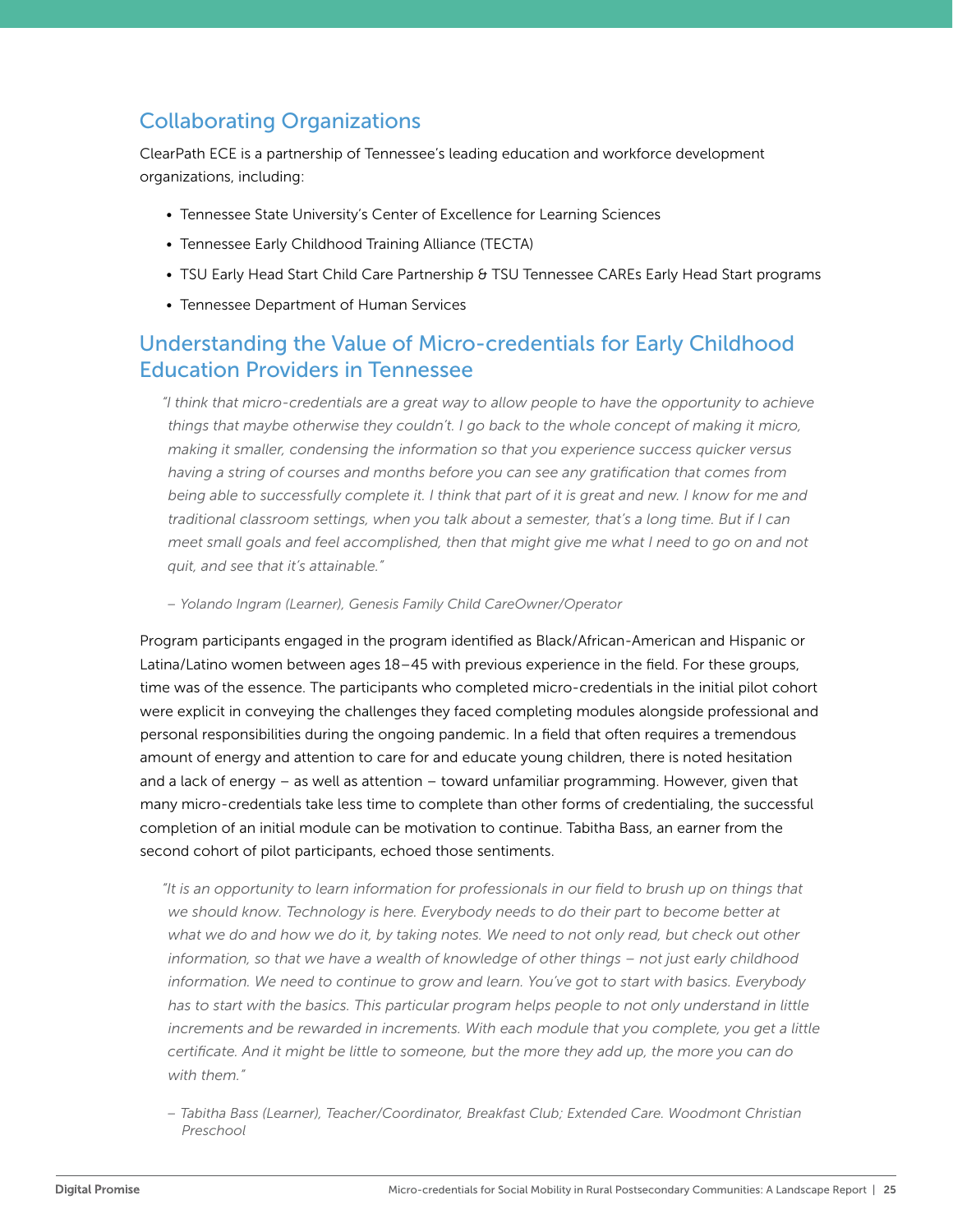Having recently earned her bachelor's degree, she initially perceived no need to complete micro-credentials, especially given her taxing schedule and limited time outside of work. However, her motivation came in the form of a desire to verify the program as potentially beneficial to colleagues in the field. Completing multiple micro-credentials reinforced for participants that they were effective and were convenient; thus, generally beneficial for their colleagues. However, they remained confident that while micro-credentials may reinforce resume credentials, their previously earned credentials and years of experience would serve as most beneficial for career advancement. Such a sentiment may explain the difficulty when recruiting participants from a professional field that demands significant amounts of attention and energy.

# What's Next?

Considering the concerted effort across the nation to increase rates of pay and economic mobility for a field of predominantly women belonging to marginalized groups, TSU's Center of Excellence remains committed. To further establish a sense of community building, the program intends to develop a platform for ECE providers and educators that will allow them to network, connect, and support one another based on their shared experiences.

Administrators believe that there is a need for more micro-credentials that recognize critical thinking, problem solving, career planning, communication, and digital literacy skills. To assist in accomplishing this goal, the center aims to involve university faculty, along with

*"In our past experience, the population determines. If we don't step up to meet the populations that we want to service where they are, we're going to totally lose them. If the ultimate goal is to increase the education, knowledge, and skill set of individuals, we're going to have to continue to find ways that are feasible and makes sense for the end-user. I think micro-credentialing is growing in a positive trajectory, and it's only going to continue and expand."*

*– Dr. Kimberly Smith, (Recognizer) Director, Center of Excellence for Learning Sciences, Tennessee State University*

ECE educators in the development of additional micro-credentials. Additional micro-credentials are in the process of development focused on leadership skills, infant toddler care, and eight NACE competencies.

 In an effort to recognize the growing ethnic diversity of the region, the program is considering generating a substantive number of Spanish language modules for those unable to access the content in English. Most recently, the initiative has created and launched an orientation entirely in Spanish, an effort to accommodate the significant number of early childcare providers for whom Spanish is their first language.

Moving forward, Clearpath ECE also has plans to collaborate with non-profit organizations that will ensure the advancement of program and edtech data interoperability.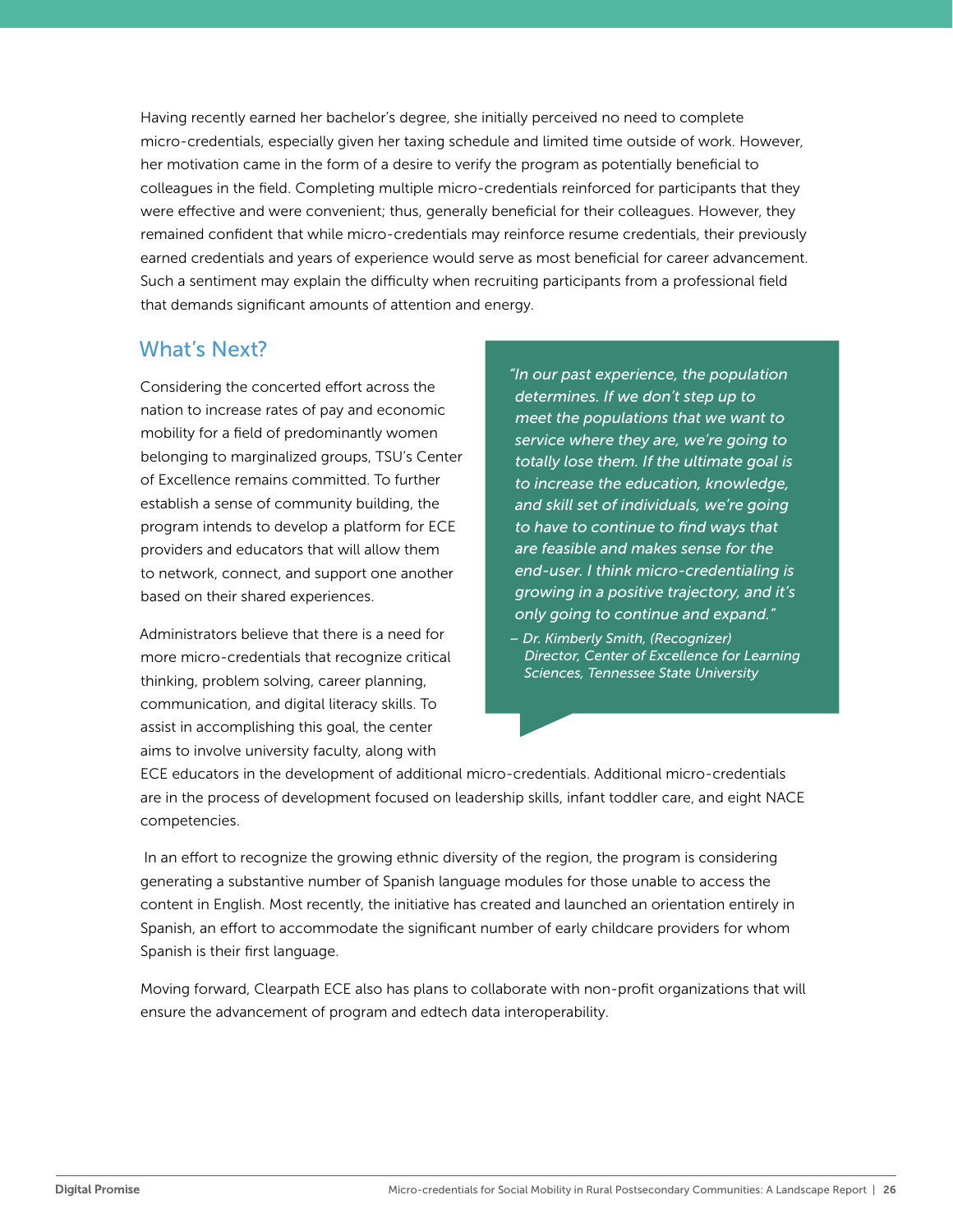# <span id="page-26-0"></span>University of Maine System's - All Learning Counts – Maine



## **Introduction**

The native home of Indigenous communities and the site of some of the first cross-Atlantic settlers, the state of Maine remains the destination of a diverse group of immigrant populations seeking to create a new, viable means of financial prosperity. Many of the rural regions of Maine, decreasing in residential numbers, remain largely White and economically challenged, as seasonal industries such as logging, fishing, and tourism remain the most consistent sources of employment.

A lack of reliable internet access in some regions hinders many residents from accessing *"I don't think companies are interested in how many years you have working, especially in technology. To help the company grow, you have to show your 'know-how', the skills you have, because the technology is changing every day. 10–15 years in one position? That doesn't make sense, because you are not developing your skills."*

*– António Mabiala (Learner), Maine*

online resources and engaging in learning opportunities, making it difficult to complete many programs. Commute times also pose a challenge, particularly in remote regions with rugged terrain. However, in multiple regions across the state, there are efforts to increase connectivity in order to increase a viable, sustained ecosystem of transferable knowledge, skills, and abilities gained outside of traditional higher education settings and job opportunities. In response to a lack of resources, which often compel residents to leave the state, the University of Maine System sought to increase access to fields of healthcare, technology and IT via micro-credentials, to increase skills that were both needed across the state and more easily transferable.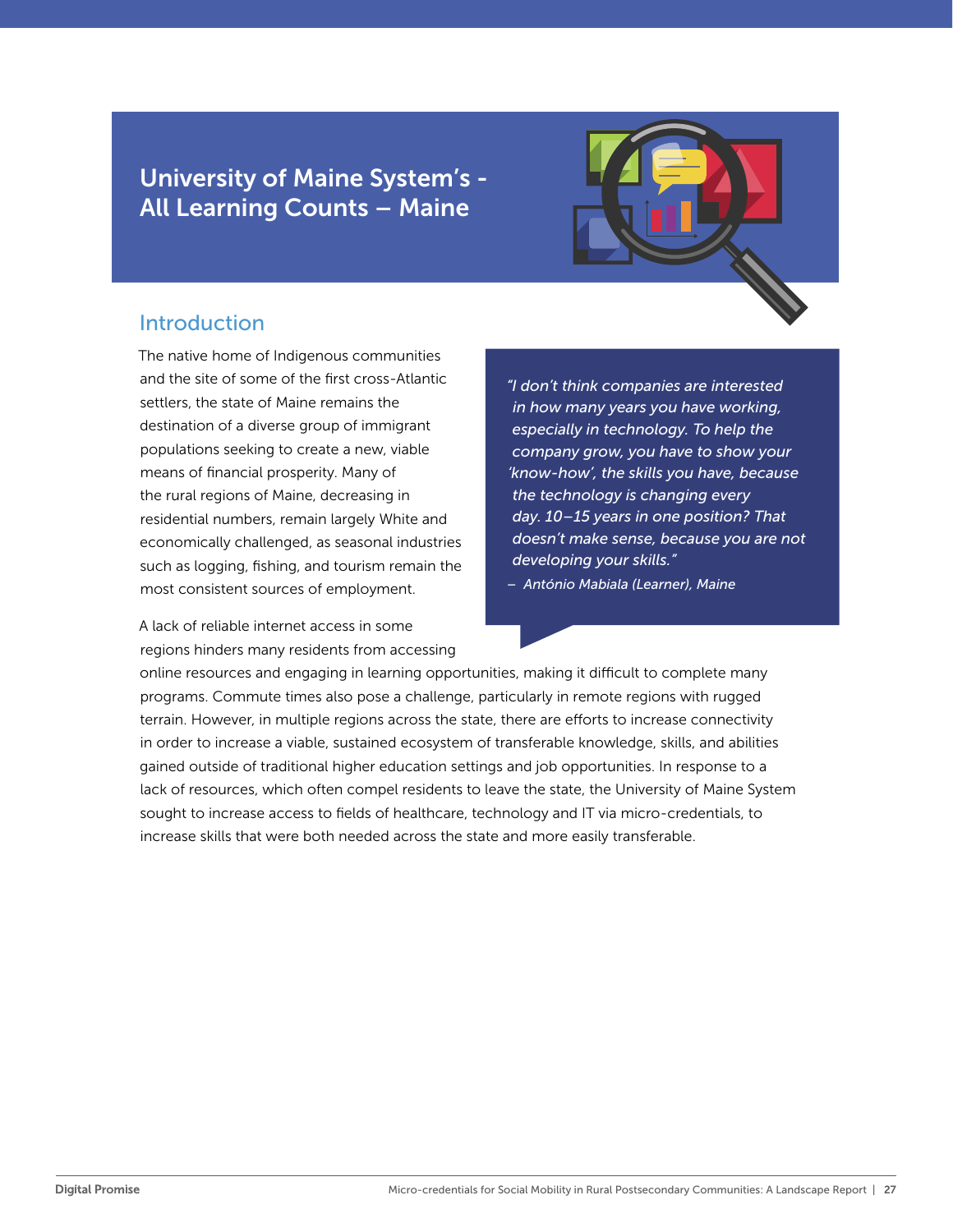## Micro-credentialing Initiative

*"It's an accomplishment that goes beyond the walls here. It's not a certificate from a prison program. Those are great, but they don't always make sense outside of these walls. It's just lost in translation; so, I think having something that is a link to a larger world is huge. I think socially, I'd like to imagine that it matters not only to the individual, but also to our communities that recognize the credentials; that just because a person's body was held captive in a prison, in an institution, that does not mean that their mind stopped or that the learning was arrested, or that their desire to move forward didn't exist."*

*– Abbie Embry-Turner (Instructor) Teacher, Southern Maine Women's Reentry Center*

A coalition of public and private organizations with a mission to develop a micro-credential ecosystem, [All Learning Counts – Maine](https://www.maine.edu/blog/2019/10/04/university-maine-system-receives-350000-grant-lumina-foundation-apply-learning-toward-degrees-credentials/) intends to provide quality skills and credentials that meet the needs of employers across industries. Statewide [micro-credentialing](https://www.maine.edu/student-success/micro-credentials/) allows the University of Maine System and its partners to develop coordinated credentials and better connect with employers and remote rural communities. The University of Maine System and the Maine Community College System offer micro-credentials including [Education Design Labs 21st Century](https://www.maine.edu/student-success/micro-credentials/21st-century-skill-badges/)  [Skills](https://www.maine.edu/student-success/micro-credentials/21st-century-skill-badges/) badges. Among the partnering organizations, the Southern Maine Women's Reentry Center (SMWRC) currently provides classes to approximately 22 incarcerated women, taught by facility instructors as well as faculty from Eastern Maine Community College.

According to administrators, communicating the value of micro-credentials has been vital to participant enrollment and partner support. Messaging to learners is concerned with informing them of the ways that these credentials can document skills and competencies. Conversely, messaging to potential employers is concerned with conveying the understanding of how microcredentials can aid in hiring and retaining qualified workers.

The initiative pilot captured robust demographic data concerning the 35 earners across the state. Nine indicated that they reside in rural areas while 3 did not specify the type of area in which they reside. Approximately 56% of participants that indicated living in rural areas also indicated that they receive public assistance. Quantitative data revealed learner demographic data that revealed that approximately 23% of the pilot population indicated that they identify as an individual with a disability, 63% indicate that they are a person

*"We would love to have IT companies in Maine put their visible stamp of approval on the micro-credentials because we are aware that it would strengthen its value."*

*– Dr. Claire Sullivan (Issuer) Assistant Vice Chancellor for Innovation in Digital Badges and Micro-credentials, University of Maine System*

with low income, and 31% identify as an English language learner at the time of program entry. Approximately 43% of total participants spoke a primary language that was not English. The initiative also has been extended to 22 additional women in the SMWRC. Complete race and ethnicity data was not available.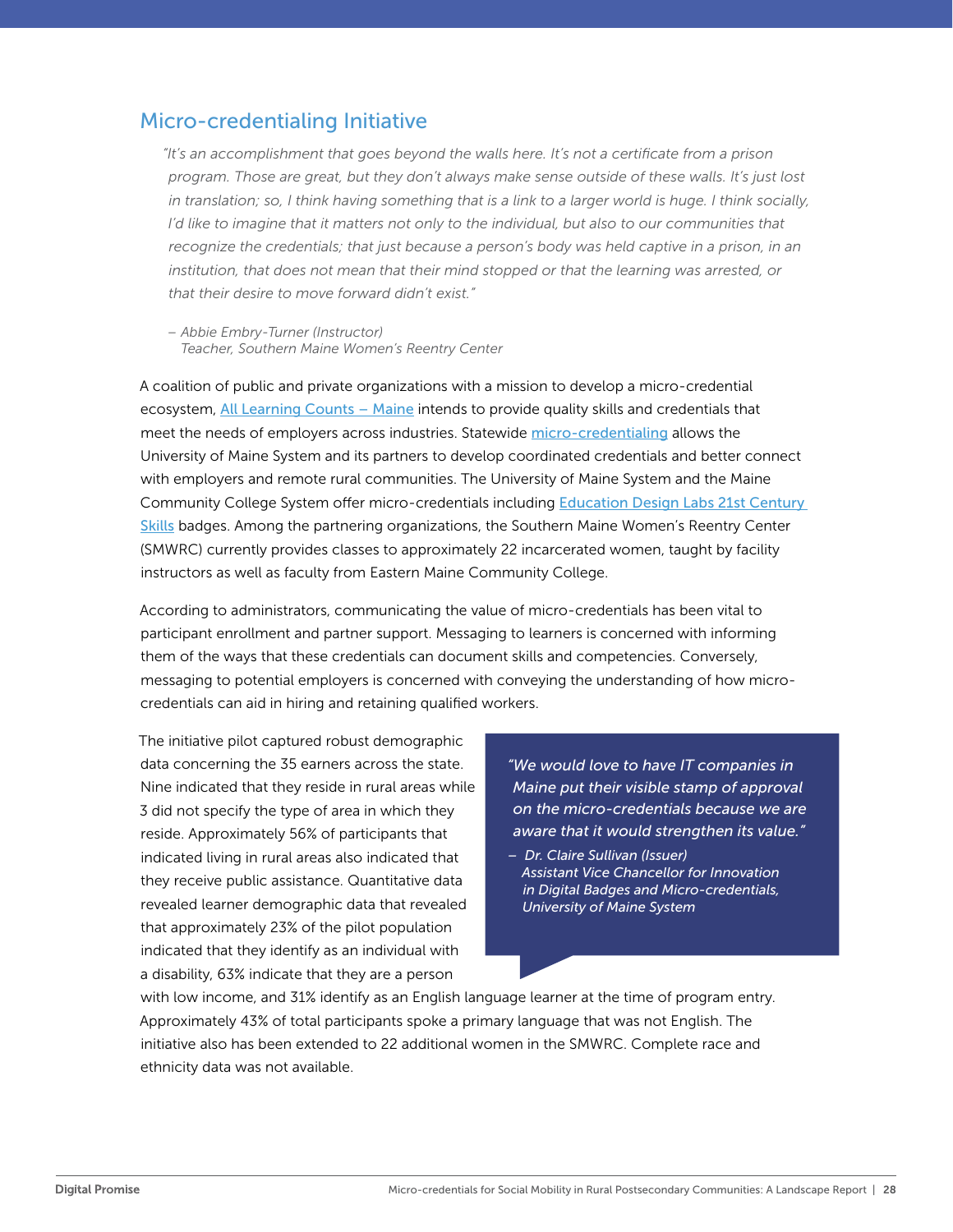# Collaborating Organizations

All Learning Counts – Maine is a partnership of 11 leading education and workforce development organizations across the state, including:

- University of Maine System's campuses
	- ° Partner: The Wabanaki Center, University of Maine
	- ° Partner: The University of Maine at Augusta
- Maine Community College System's campus at Eastern Maine Community
- College
- Maine Department of Corrections
	- ° Vendor: Edovo
- Maine Department of Labor and the State Workforce Board
- Maine Department of Education Adult Education programs and local programs
	- ° United Technologies Center
- Educate Maine
- Maine State Library

### Value of Micro-credentials in Maine

*"It's a great opportunity for students to have something that, if they decide to continue on into post-secondary, that it's going to have some value for them there as well. And, hopefully, be a*  little aspirational for them as well, that if they understand when they earn that micro-credential *that, 'Hey, this is worth nine college credits.' That they know that maybe before college*  seemed maybe out of reach for them. But with those nine credits, it's a good boost to kind of *get them started to do something that they may have not thought they could do before."*

*– Amy Poland (Developer) Professional Development Coordinator, Maine Department of Education, Office of Adult Education*

# What Value Do Micro-credentials Bring for Rural Learners Who Earn Them?

All members of All Learning Counts – Maine intend to engage in equitable practices to provide access and training residents of the state. As such, there is a particular focus on low-income residents, Indigenous populations, New Mainers (including immigrant and refugee populations), and incarcerated citizens. One of the prevailing ideas of the program is to provide new immigrant populations the opportunity to increase their English language skills while simultaneously adopting skills in their intended fields.

The University of Maine System has allowed for some micro-credentials to qualify as credits toward degree completion in various academic disciplines that can eventually count toward an associates or bachelor's degree. A value not always afforded by micro-credentialing programs, this is especially appealing to some individuals who must sometimes temporarily suspend their educational pursuits for any number of reasons.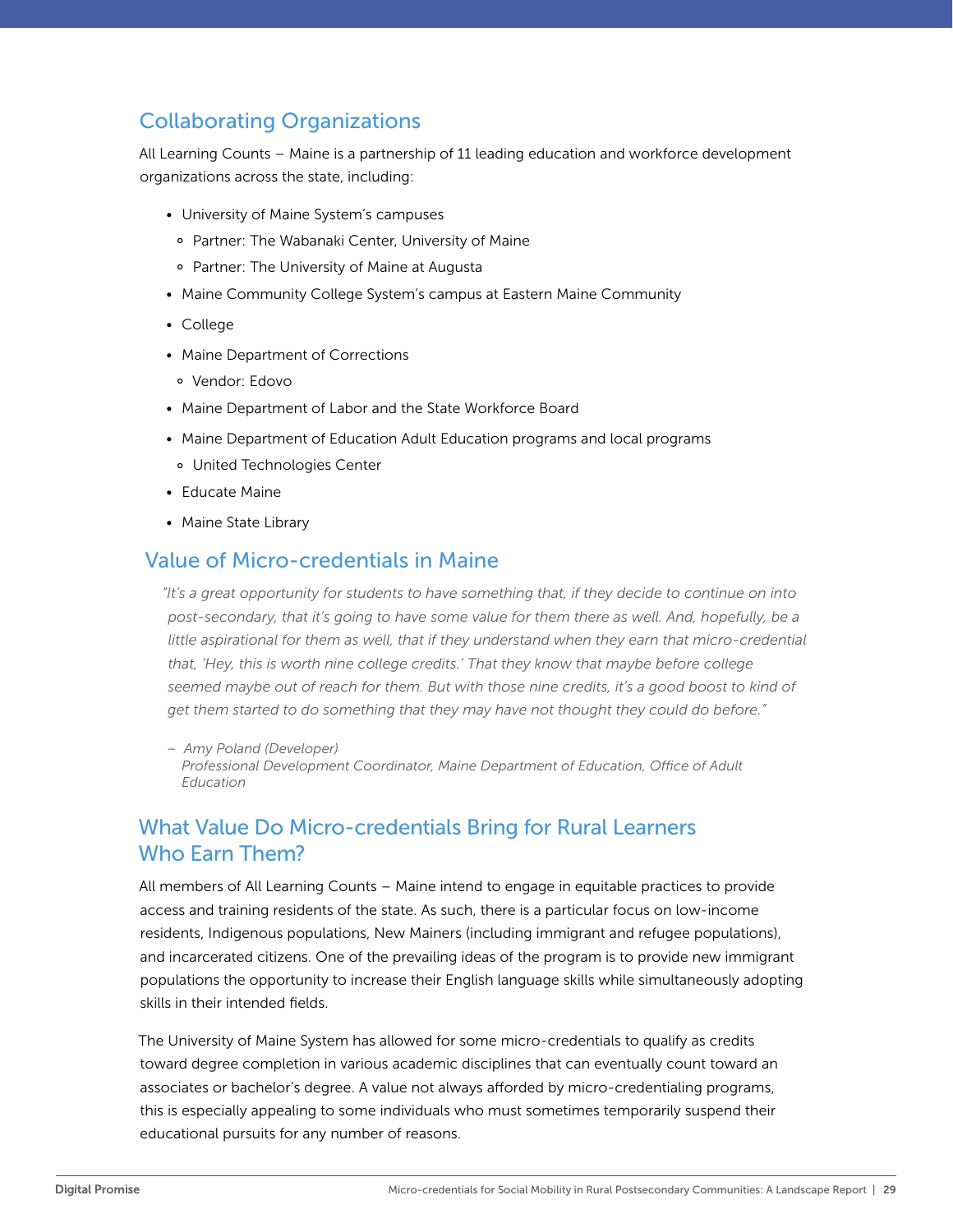Earners of micro-credentials were explicit that they gravitated toward the program given the flexibility of the pace of completion. All the flexibility of the pace of completion. All **and I worked on myself throughout the**<br>program participants stated that they were able **Life Ready part of the credentials. So, I** to complete modules when their schedules to complete modules when their schedules<br>permitted. Older earners, including a participant re-entering the workforce in a different field, remarked about the ability to start, stop, and resume the completion of content.

*"I did a lot of work to earn the credentials... and I worked on myself throughout the Life Ready part of the credentials. So, I learned a lot about myself that I didn't know before. And I do think that if it is offered to people, I think they should jump on that."*

small and add more to each column  $\mathcal{L}$  and  $\mathcal{L}$  and  $\mathcal{L}$  and  $\mathcal{L}$  is  $\mathcal{L}$ 

*– Candida (Learner) Southern Maine Women's Reentry Center*

#### Table 4. University of Maine System—All Learning Counts Demographic Data



#### Learner Demographics: University of Maine - All Learning Counts

Site locations: Ellsworth Adult Education; Lewiston Adult Education; Marshwood Adult and Community Education; Portland Adult Education; RSU 25 Adult and Community Education NOTE: SMWRC demographics not included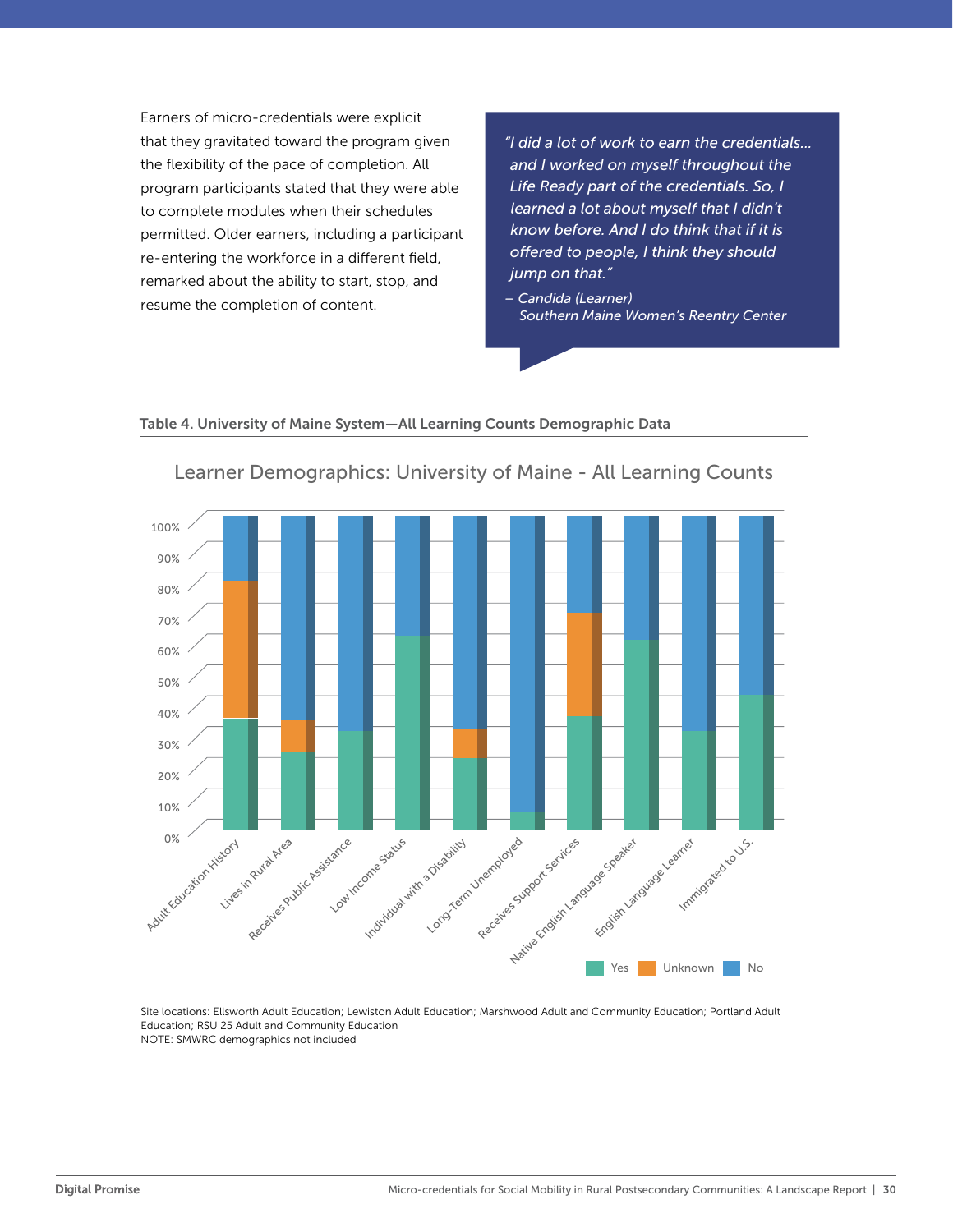# **Challenges**

Remaining as the most pressing concern for administrators is the need to amplify communications about the potential value of micro-credentials to both prospective learners and employers. Increasing employer recognition of micro-credentials is also a priority, beckoning the need for more communication with industry leaders throughout the state. Administrators also recognize the need to supplement messaging to residents in a manner that will successfully reach them, using language that they can readily interpret. While there is a general understanding of the need to spread awareness, learners in the Southern Maine Women's Reentry Center (SMWRC) expressed a desire for reinforced explanations of the logistics of the program. Nonetheless, they conveyed positive experience in earning multiple badges, despite some uncertainty of how they could be applied.

# What's Next?

As previously mentioned, the programs intend to increase vital messaging to multiple stakeholders in their efforts to raise awareness on the potential footprint of microcredentialing. Important to the administrators is the objective to create micro-credentials centering the history of Indigenous peoples in the region. With this population in mind  $-$  as well as other marginalized residents – the University of Maine System is also seeking to utilize micro-credentials to create a sense of belonging.

- *"How do you really get learners ready for these experiences? It is not as simple as offering a micro-credential. It's frequently as complicated as, what does the whole person need to be ready to pursue that micro-credential?"*
- *Rosa Redonnett (Recognizer) Associate Chancellor for Student Success and Credential Attainment, University of Maine System*

Moving forward, program administrators seek to potentially facilitate the inclusion of adult education programs as central partners, providing space for such programs to align efforts with the university and community college systems; a welcomed shift given the perception that micro-credentials serve to validate the work that adult education providers have long been doing. The initiative also seeks to develop specific micro-credentials that facilitate a sense of belonging. Additionally, Maine intends to create micro-credentials that are specific to the history of indigenous populations in the region.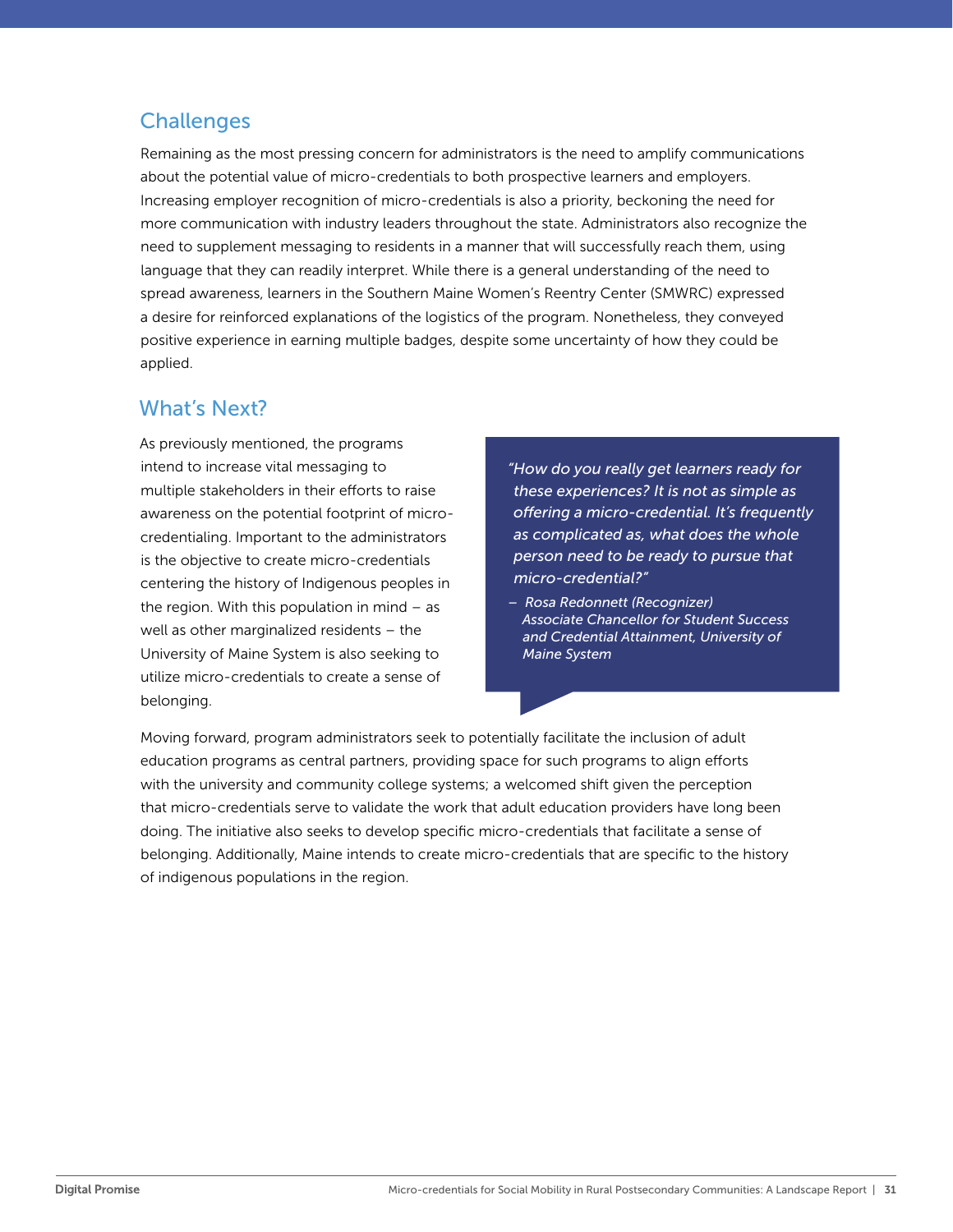# <span id="page-31-0"></span>Conclusion

The goal of this study was to begin to understand the value and use of micro-credentials in promoting social mobility for learners in rural postsecondary communities. We aimed to focus our attention on the impact of earning micro-credentials for rural learners experiencing poverty, particularly among communities of Black, Indigenous, and People of Color. Our research revealed that all of the key stakeholder groups— including developers, earners, assessors, issuers, and recognizers—perceived microcredentials as a positive tool that provide added value to the lives of those who earn them. While the ongoing struggle to combat COVID-19 limited communications with prospective earners, opportunities for organizational partnerships, as well as collaboration with researchers – thereby hindering progress across educational sectors, the efforts to grow successful micro-credentialing programs has persisted.

Overall, micro-credential earners interviewed for this study perceived their experiences favorably and believed that their efforts to earn such credentials would result in economic mobility through higher education and incomes. Earners indicated that micro-credentials allowed for more timely feedback and that each credential motivated earners to continue their progression. While stakeholders remain optimistic about the value of micro-credentials, three of four programs have recently completed the first cohorts of their piloting and many earners have not determined the extent to which earning micro-credentials may or may not impact their long term employment trajectories.

### A Call to Collect Quantitative Data

Each initiative recognized the need to more uniformly collect and monitor data related to student demographics, outcomes, and wages. To this end, it is essential to ensure that data systems across organizations are interoperable and that there is funding provided to support personnel that can be responsible for collecting, reviewing, and analyzing this information for a multitude of purposes. Increasing data interoperability would facilitate the uniform tracking and sharing of acquired skills and career advancement among participants.

Beginning an initiative is a significant undertaking, requiring time and attention to details that may unexpectedly surface with time. In efforts to track and assess the impact of initiatives designed to increase learner outcomes, it is important to implement measures that allow for accurate assessment. This is most often accomplished by collecting quantitative data. Robust quantitative measures include the collection of student demographic information, including fixed characteristics (i.e., ethnicity, gender, primary language) as well as non-fixed data (e.g., income, education, and increased access to employer offered benefits). The collection of the aforementioned non-fixed learner data at the point at which participants join a program will more readily allow a program to determine the impact that it may be having on the lives of credential earners. While some pieces of information may be sensitive, they are key to determining if and when social and economic mobility have been achieved. In the Appendix of this report, several examples are offered as methods to collect data which can be subsequently analyzed. To increase the likelihood of interoperability, it is important to attempt to collect such data across all participants of each of the partnering organizations of an initiative that track student outcomes.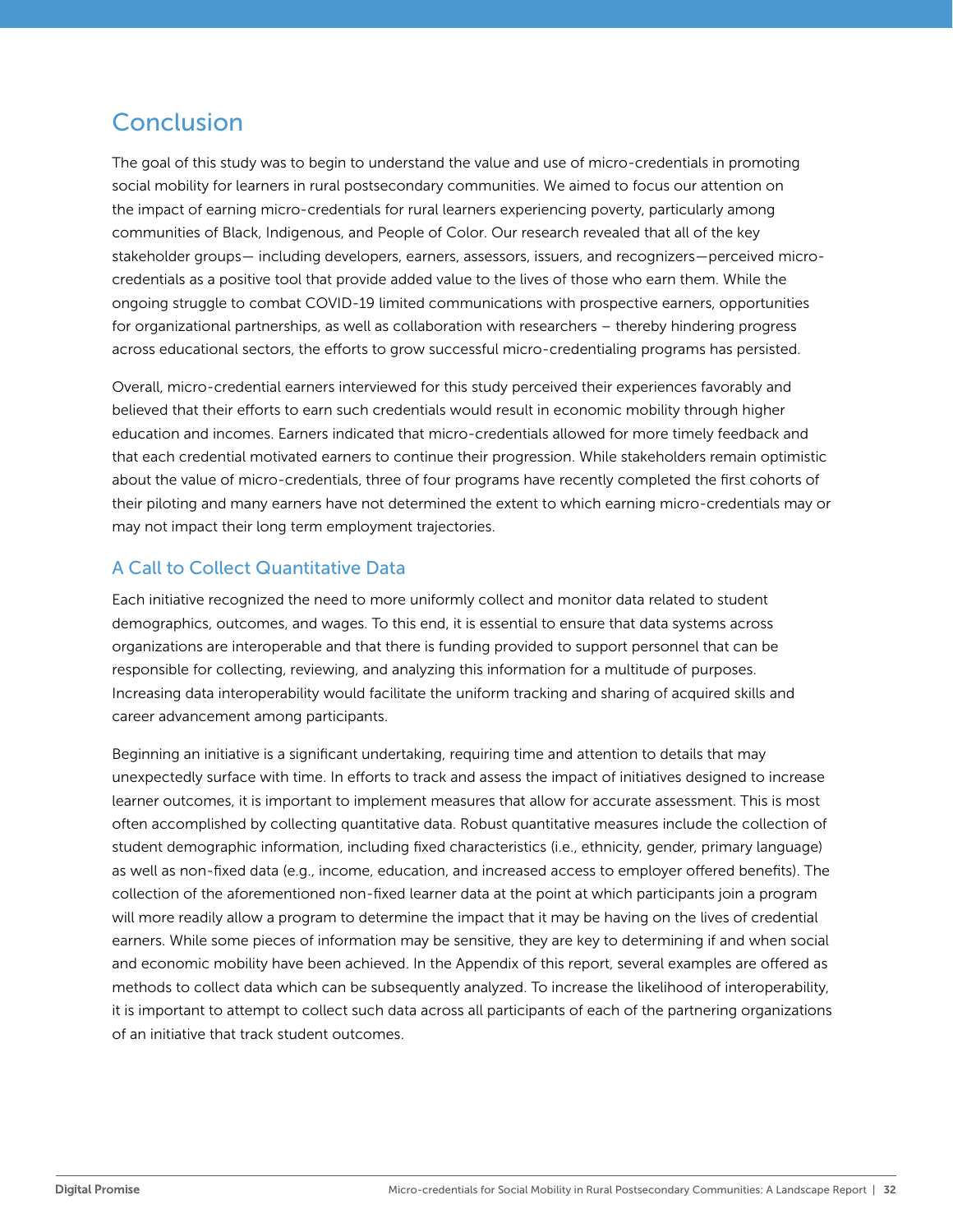### Increasing Communications

Program administrators recognized a need to increase methods of communications to target audiences – prospective earners and potential employers– who stand to gain the most from competency-based learning and assessment. To address this concern, the programs have indicated intentions to initiate plans to increase communications about their work, potential opportunities micro-credentials may present, and ways for prospective earners to get involved.

For potential micro-credential earners, competing priorities and limitations of time may continue to impact their ability to engage in such initiatives. Additionally, the three university-based programs that aim to provide micro-credentials to general populations appear to have the potential to benefit from a shift in messaging that includes details about the benefits that differentiate micro-credentials from other types of existing credentials. Specifically, earners expressed a desire for certainty regarding the transferability of micro-credentials toward degree earning programs.

Micro-credentials and other alternative credentials offer earners the opportunity to document skills in their efforts to increase their socioeconomic circumstances via educational and vocational opportunities. Microcredentialing initiatives attempt to stand out among the sea of credentials by incorporating embedded digital information that can be tracked by prospective employers, demonstrating a marker of validity and transparency.

This landscape study provides a snapshot of micro-credential use in various sectors across four rural postsecondary communities during the ongoing COVID-19 pandemic. While learners enrolled in these and other programs are most certainly gaining in-demand skills and competencies through micro-credentials, it is too soon to determine how these short-term learning opportunities will result in long-term impact on individual and collective social mobility. Our preliminary research indicates that micro-credentials can—and in some cases, do—lead to job promotions, higher wages, and an increase in self-confidence. To date, the value of the digital micro-credential is still intrinsically connected to the quality of education and training available, the depth of cross-sector partnerships in a region, and equitable access to economic opportunities for learners in rural communities.

Further research is needed to better understand the long-term role of various types of credentialing for earners, particularly for Black, Latina/Latino, Indigenous and other marginalized populations. Such efforts may be observed by focusing on efforts across the rural south, specifically looking at the efforts of Historically Black Colleges and Universities (HBCUs), Hispanic Service Institutions (HSIs), as well as Tribal Colleges and Universities (TCUs).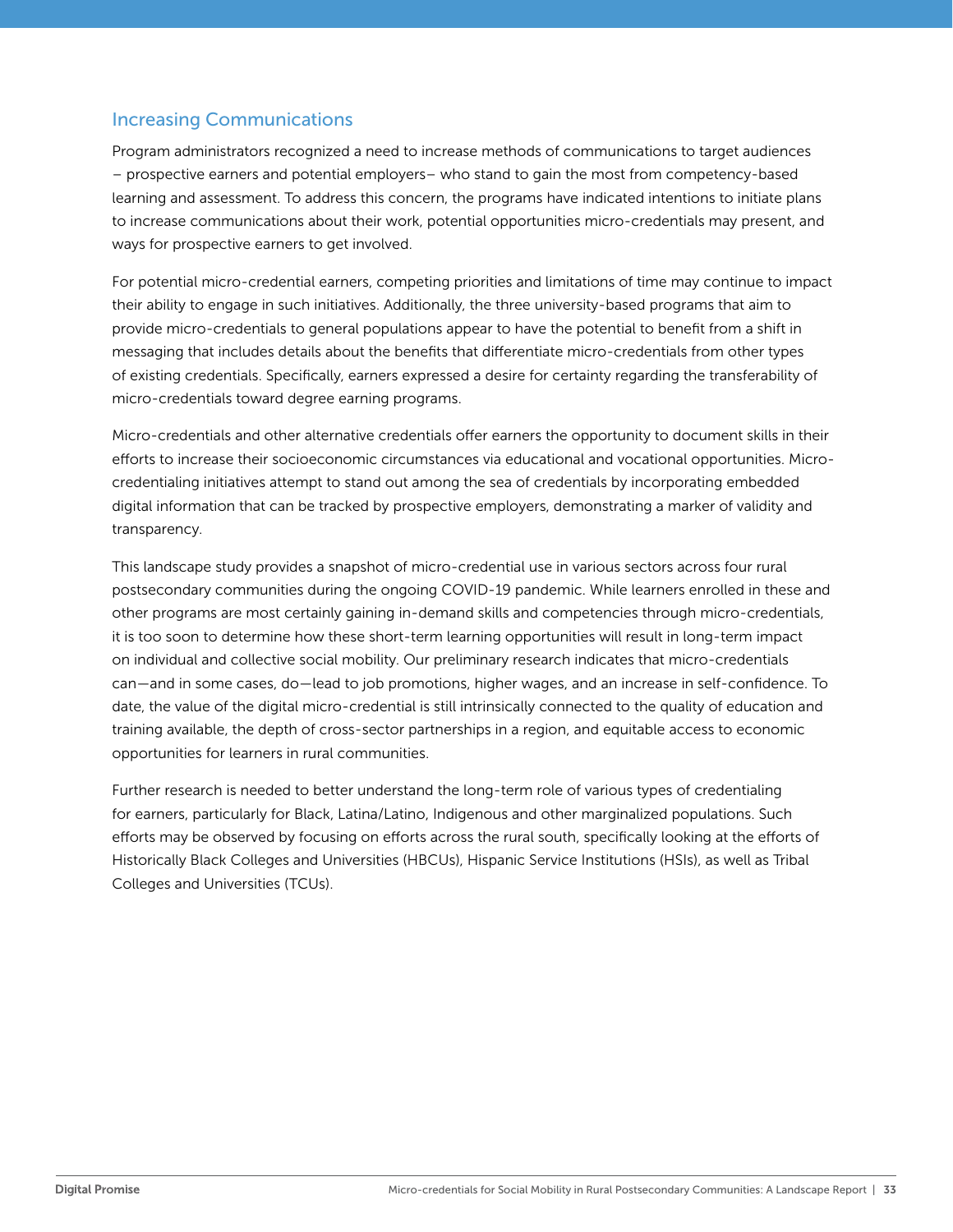# <span id="page-33-0"></span>Acknowledgments

The Digital Promise Adult Learning Team expresses utmost respect and gratitude for the individuals who participated in conversations, interviews, and focus groups, including learners, researchers, program administrators, educators, training providers, employers, and many more key stakeholders in the microcredentialing ecosystem. We greatly appreciate our lead partner organizations, including the Kentucky Valley Education Cooperative, Savannah Technical College/Technical College System of Georgia, Tennessee State University's Center of Excellence for Learning Sciences, and the University of Maine System's All Learning Counts–Maine for their participation in this research and ongoing partnership. We also appreciate conversations with leaders from Codefi Foundation on Rural Innovation, Indiana Wesleyan University, and many more institutions exploring the use of micro-credentials in their programs.

We are grateful for contributions made by Digital Promise researchers from the Micro-credentials team, especially Carol Lopez. We are also grateful for the contributions made by researchers from the Learning Science Research team, including Pati Ruiz. A special thank you to the Adult Learning Project Manager, Antionette Miller. We also thank Crystal Williams and members of the Digital Promise Communications and Operations team for supporting this work.

Finally, this work would not have been made possible without the generous grant support and thought partnership of the [Ascendium Education Group](https://www.ascendiumphilanthropy.org/). Ascendium Education Group is a 501(c) (3) nonprofit organization committed to helping people reach the education and career goals that matter to them. Ascendium invests in initiatives designed to increase the number of students from low-income backgrounds who complete postsecondary degrees, certificates and workforce training programs, with an emphasis on first-generation students, incarcerated adults, rural community members, students of color and veterans. Ascendium's work identifies, validates and expands best practices to promote large-scale change at the institutional, system and state levels, with the intention of elevating opportunity for all. For more information, visit [https://www ascendiumphilanthropy org](https://www.ascendiumphilanthropy.org/).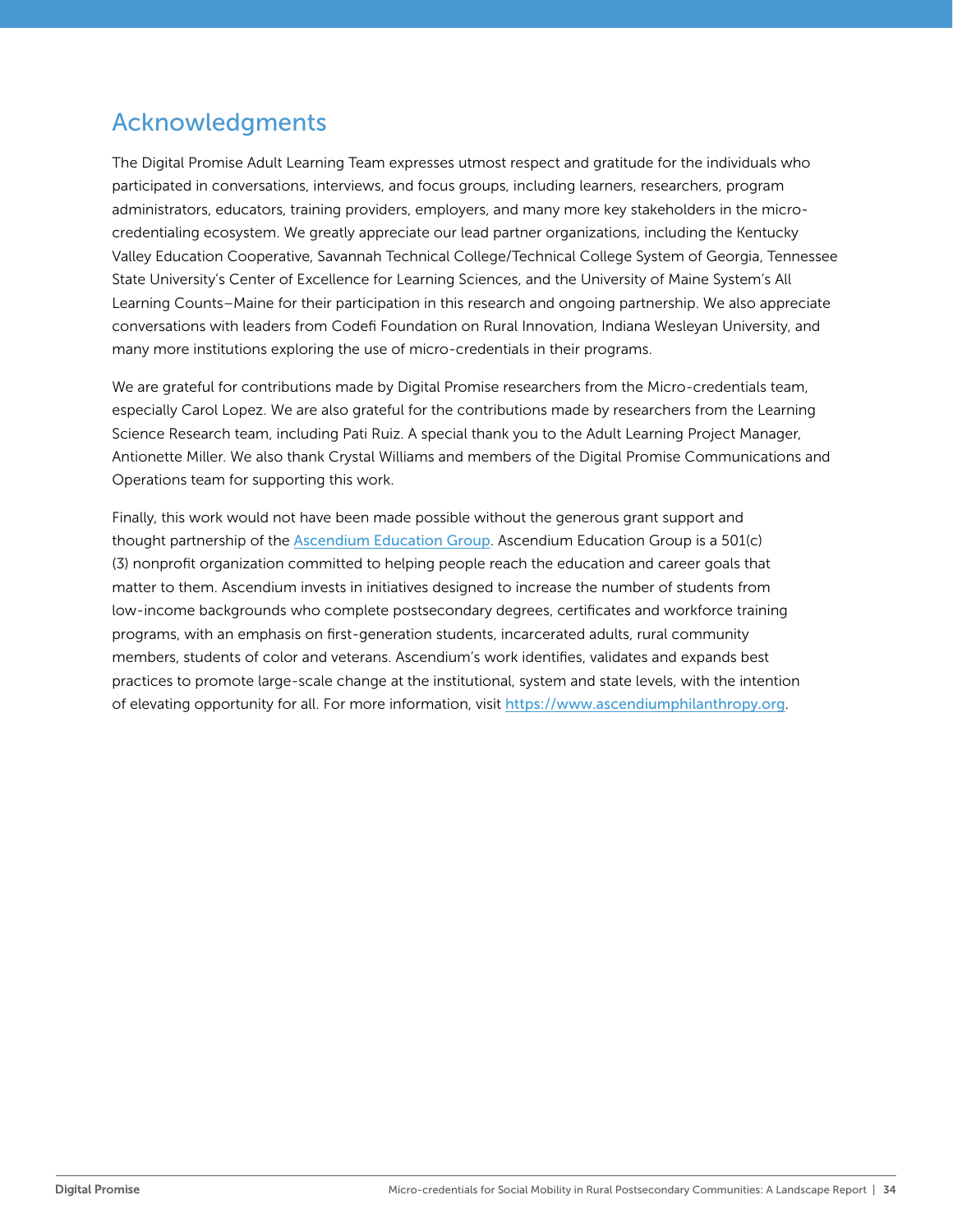# <span id="page-34-0"></span>References

- [1](#page-4-0). National Skills Coalition. (2020). Skills for an Inclusive Economic Recovery: *A Call for Action, Equity, and Accountability. National Skills Coalition.* https://nationalskillscoalition.org/wp-content/ uploads/2020/09/09-2020-NSC-Skills-for-an-Inclusive-Economic-Recovery.pdf
- [2](#page-4-0). Wells, R., Manly, C., Kommers, S., & Kimball, E. (2019). Narrowed Gaps and Persistent Challenges: Examining Rural-Nonrural Disparities in Postsecondary Outcomes over Time. *American Journal of Education, 126*(1). https://doi.org/10.1086/705498
- [3](#page-4-0). Ajilore, O., & Willingham, C. Z. (2019). *Redefining Rural America.* Center for American Progress. https://www. americanprogress.org/article/redefining-rural-america/
- [4](#page-4-0). *Social Mobility.* (n.d.). [Academic]. Standford Center on Poverty & Inequality. Retrieved January 26, 2022, from https://inequality.stanford.edu/cpi-research/area/mobility
- [5](#page-5-0). Credential Engine. (2021). *Counting U.S. postsecondary and secondary credentials.* Credential Engine. https://credentialengine.org/wp-content/uploads/2021/02/Counting-Credentials-2021.pdf
- [6.](#page-5-0) Lumina Foundation. (2016). *Connecting Credentials: Lessons from the National Summit on Credentialing and Next Steps in the National Dialogue.* Lumina Foundation. https://www.luminafoundation.org/wpcontent/uploads/2017/08/lessons-from-national-credentialing-summit.pdf
- [7](#page-5-0). Credly. (2019). *How Digital Credentials Can Help Dismantle Gender Bias in the Workplace.* [White Paper]. Credly. https://resources.credly.com/dismantle-gender-bias-white-paper
- [8.](#page-6-0) Meyer, K., Bird, K. A., & Castleman, B. L. (2020). Stacking the Deck for Employment Success: Labor Market Returns to Stackable Credentials. In *EdWorkingPapers.com* (EdWorkingPaper No. 20–317). Annenberg Institute at Brown University. https://doi.org/10.26300/jzq6-2y24
- [9](#page-6-0). Perna, M. C. (2021, October). Small But Mighty: Why Micro-Credentials Are Huge For The Future Of Work. *Forbes.* https://www.forbes.com/sites/markcperna/2021/10/05/ small-but-mighty-why-micro-credentials-are-huge-for-the-future-of-work/
- [10](#page-6-0). Luke, C., & Young, V. M. (2020). *Integrating Micro-credentials into Professional Learning: Lessons from Five Districts* [White Paper]. Digital Promise. https://doi.org/10.51388/20.500.12265/103
- [11.](#page-6-0) Scarborough Carroll, J. (2019). *A Quantitative Study of the Impact of Micro-Credentials on Educator Professional Learning* [Unpublished doctoral dissertation]. University of the Cumberlands.
- [12.](#page-6-0) Lopez, C., & Younge, O. (2021). *Creating Conditions for Powerful Technology Use: Teachers' Technology Journey in Puerto Rico* [Technical Report]. Digital Promise. https://digitalpromise.dspacedirect. org/bitstream/handle/20.500.12265/128/GEEO%20Case%20Study%20Report\_FINAL\_Sep2021. pdf?sequence=1&isAllowed=y
- [13.](#page-7-0) Palinkas, L. A., Horwitz, S. M., Green, C. A., Wisdom, J. P., Duan, N., & Hoagwood, K. (2015). Purposeful sampling for qualitative data collection and analysis in mixed method implementation research. *Administration and Policy in Mental Health,* 42(5), 533–544. https://doi.org/10.1007/s10488-013-0528-y
- [14.](#page-7-0) Maxwell, J. (2005). *Qualitative Research Design: An Interactive Approach.* (2nd ed.). Thousand Oaks: Sage.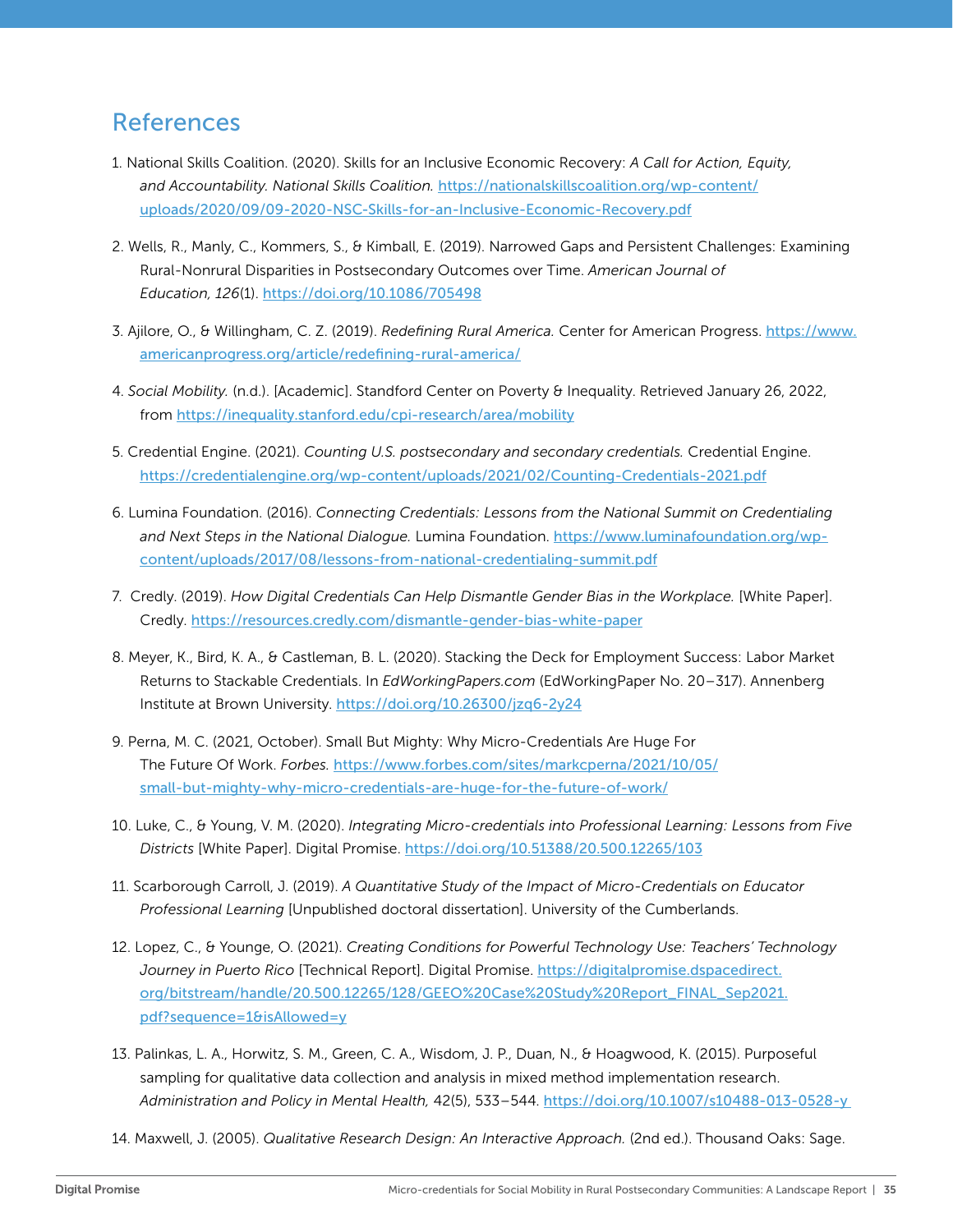# <span id="page-35-0"></span>Appendices

# Appendix A

#### Table 5. Micro-credential Stakeholder Groups

| <b>Key Term</b>             | <b>Description</b>                                                                                                                                                                       |
|-----------------------------|------------------------------------------------------------------------------------------------------------------------------------------------------------------------------------------|
| Developer                   | The organization(s) or individuals that identify and establish the expected knowledge and<br>skills to be recognized through the micro-credential (often the same entity as the issuer)  |
| Earner                      | The individual who submits evidence demonstrating their learning competency in order to<br>earn a micro-credential                                                                       |
| Assessor                    | The individual(s) that review evidence submitted by earners and apply criteria to assess and<br>determine each earner's proficiency                                                      |
| <i><u><b>Issuer</b></u></i> | The organization(s) or institution(s) that formally award the micro-credential to earners who<br>have successfully met the proficiency criteria (often the same entity as the developer) |
| Recognizer                  | The organization(s) or institution(s) that recognize and give currency or value t the micro-<br>credentials and allow them to be used by earners for various purposes                    |

Adapted from the CCSSO's "Design, Assessment, and Implementation Principles for Educator Micro-credentials" 2020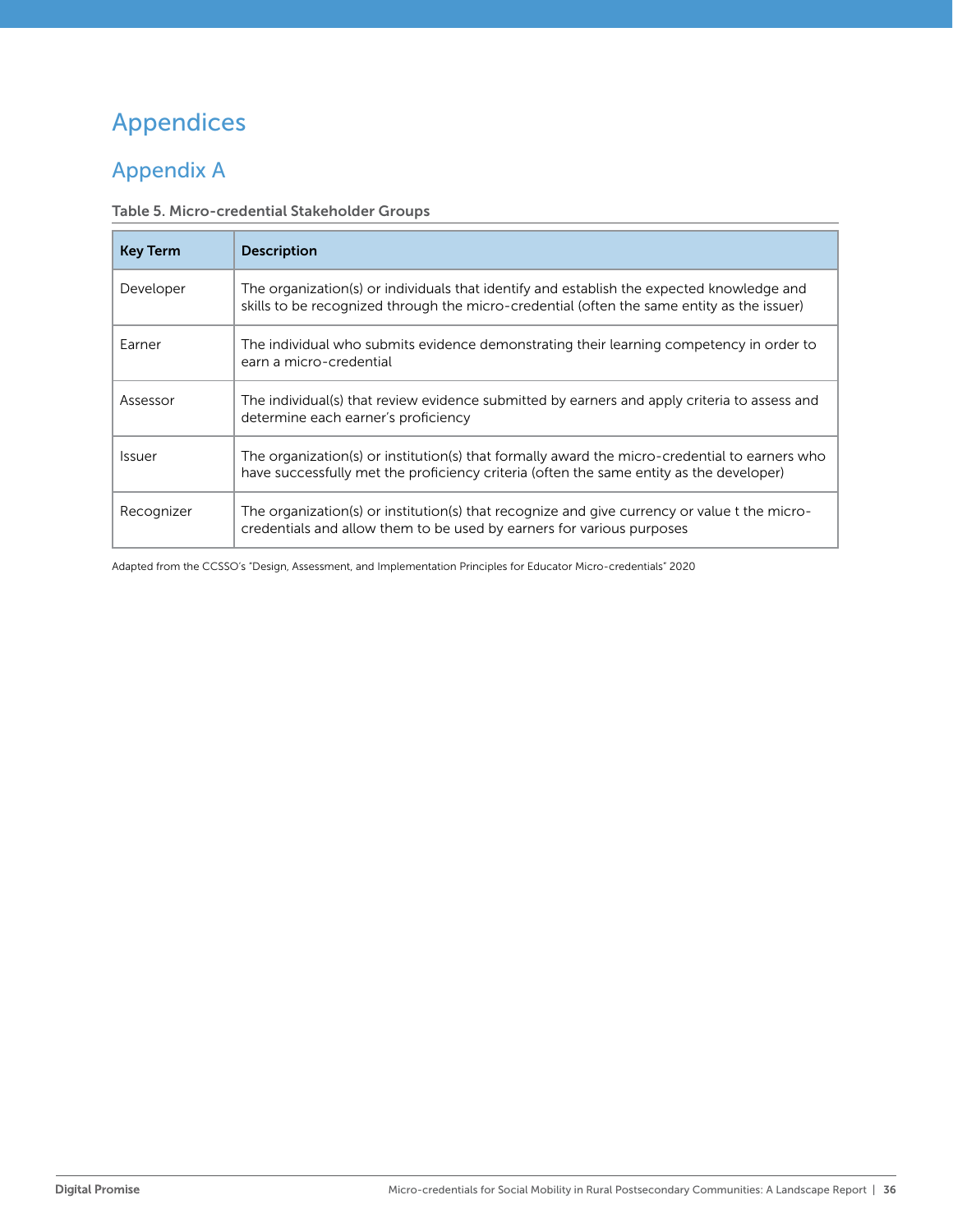| Table 6. Micro-credentials Offered by University of Maine |  |  |  |
|-----------------------------------------------------------|--|--|--|
|-----------------------------------------------------------|--|--|--|

| <b>Student Administrative Data - Maine Case Study</b> |                                                             |                                                                                                                                                                                                                                                                                                                                                                                                                                                                                                                           |                                                                                  |                                                                              |                                                                                          |
|-------------------------------------------------------|-------------------------------------------------------------|---------------------------------------------------------------------------------------------------------------------------------------------------------------------------------------------------------------------------------------------------------------------------------------------------------------------------------------------------------------------------------------------------------------------------------------------------------------------------------------------------------------------------|----------------------------------------------------------------------------------|------------------------------------------------------------------------------|------------------------------------------------------------------------------------------|
| Name of<br>the Micro-<br>credential                   | Competency<br><b>Assessed</b>                               | <b>Brief Description</b>                                                                                                                                                                                                                                                                                                                                                                                                                                                                                                  | Corresponding<br>to a degree,<br>certificate, or<br>non-degree<br>pathway? (Y/N) | If "Yes", which?                                                             | Number of<br>students currently<br>enrolled in<br>the micro-<br>credentialing<br>program |
| Computer<br>Support<br>Specialist                     | Digital literacy,<br>academic<br>standards and<br>workplace | This micro-credential recognizes and validates the<br>learner's successful completion of the University<br>of Maine System (UMS) Computer Support<br>Specialist pathway (Levels 1, 2, and 3). Learners<br>completed training and applied their learning<br>within a computer support work-based setting or<br>equivalent.                                                                                                                                                                                                 | Y                                                                                | AS/BS<br>Computer<br>Information<br>Systems; BS<br>Information<br>Technology | 25                                                                                       |
| Opportunity<br>Ready                                  | Success Skills                                              | Earners of the EMCC Opportunity-Ready badge<br>have the skills necessary to identify and pursue<br>meaningful opportunities in their lives. They<br>have demonstrated exploration of life-readiness,<br>education-readiness, and work-readiness skills<br>that support their future success in a variety of<br>settings. They have demonstrated an ability to<br>use reflection, effective planning, and goal setting<br>to link their personal strengths and interests to<br>educational and career pathways.            | Y                                                                                | College<br>Experience 100<br>Level course                                    | 11                                                                                       |
| WorkReady                                             | Workplace<br><b>Skills</b>                                  | Earners of the EMCC Work-Ready badge have<br>the basic skills needed to be successful in<br>searching and applying for a job in their field of<br>interest. Earners can to describe the importance<br>of workplace etiquette, the value of professional<br>networking and informational interviewing, and<br>have demonstrated foundational understanding<br>of 21st Century Skills. They have applied their<br>knowledge of effective planning and reflection<br>by developing a Work-Ready Personalized Action<br>Plan. | N                                                                                |                                                                              | 25                                                                                       |
| IC3                                                   | IC3 Digital<br>Literacy Global<br>Standard 5                | Computing Fundamentals, Living Online, and Key<br>Applications.                                                                                                                                                                                                                                                                                                                                                                                                                                                           | Y                                                                                | AS/BS<br>Computer<br>Information<br>Systems; BS<br>Information<br>Technology | 25                                                                                       |
| COMPTIA A+                                            | Trouble-<br>shooting,<br>problem-solving                    | CompTIA Security+ is the first security certification<br>a candidate should earn. It establishes the core<br>knowledge required of any cybersecurity role<br>and provides a springboard to intermediate-level<br>cybersecurity jobs.                                                                                                                                                                                                                                                                                      | Y                                                                                | AS/BS<br>Computer<br>Information<br>Systems; BS<br>Information<br>Technology | 25                                                                                       |

Data collected by University of Maine Systems detailing micro-credential type, description, associated degrees, and enrollment.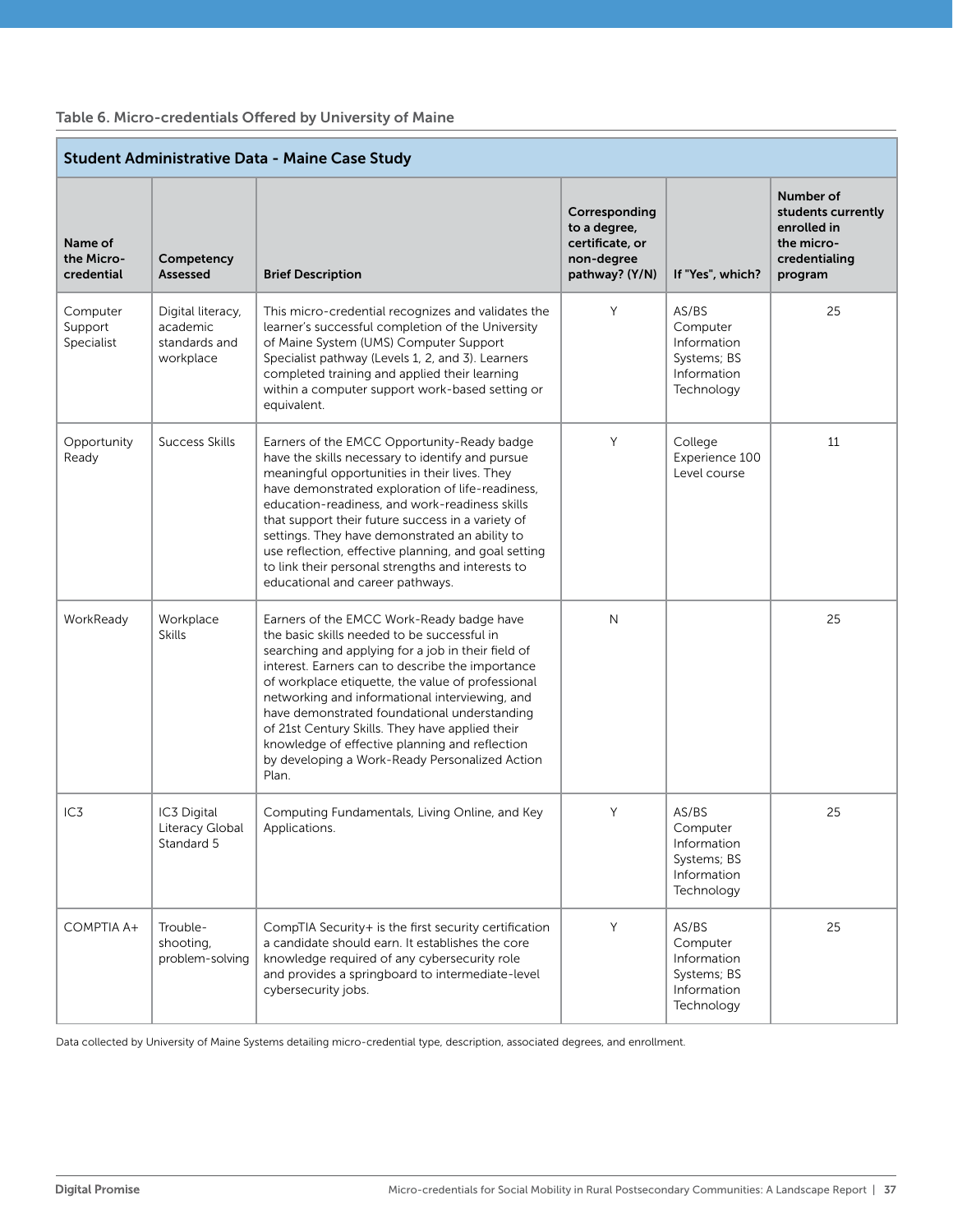# Appendix B

#### Digital Promise Student-Level Data Template

Digital Promise recommends that education and training institutions identify and collect available quantitative data related to micro-credential program implementation and evaluation.

#### Micro-credential Program Information

- A brief program description of the micro-credentialing initiative that will be featured in the Digital Promise research project
- The name, competency, and description of each micro-credential available to students enrolled in the program, indicating whether this corresponds to a degree, certificate, or non-degree pathway at your institution

#### Student-level Characteristics

- The number of students enrolled in each micro-credentialing program, indicating whether this is related to a degree, certificate, or non-degree pathway at your institution
- The demographic information of the institution system-wide
- The demographic information of students enrolled in the micro-credentialing program, including:
	- ° Year of birth or age
	- ° Gender
	- ° Race/Ethnicity
	- ° Pell eligibility (or other indication of socioeconomic status, such as scholarship recipient)
	- ° First generation college goer status (if applicable)
	- ° Date of enrollment at this institution
	- ° Enrollment status for this term (full-time, part-time, online)

#### Student Outcomes Data

- The name and number of micro-credentials submitted by student, including number of attempts
- The name and number of micro-credentials earned by student
- Rate of micro-credential stack or course completion across all students enrolled in the microcredentialing program
- Rate of micro-credential stack or course completion across students enrolled in the microcredentialing program who are impacted by poverty, i.e. Pell eligibility or other indication
- Rate of micro-credential stack or course completion across students enrolled in the microcredentialing program who identify as BIPOC
- Certificates earned or degree pathway pursued related to the micro-credential
- Student reported workforce entry and/or promotions data in the associated career pathway, including their demographic information (when available)
	- ° *Examples:* 30 students out of 300 (10%) were able to get a job in software development upon completion of their training